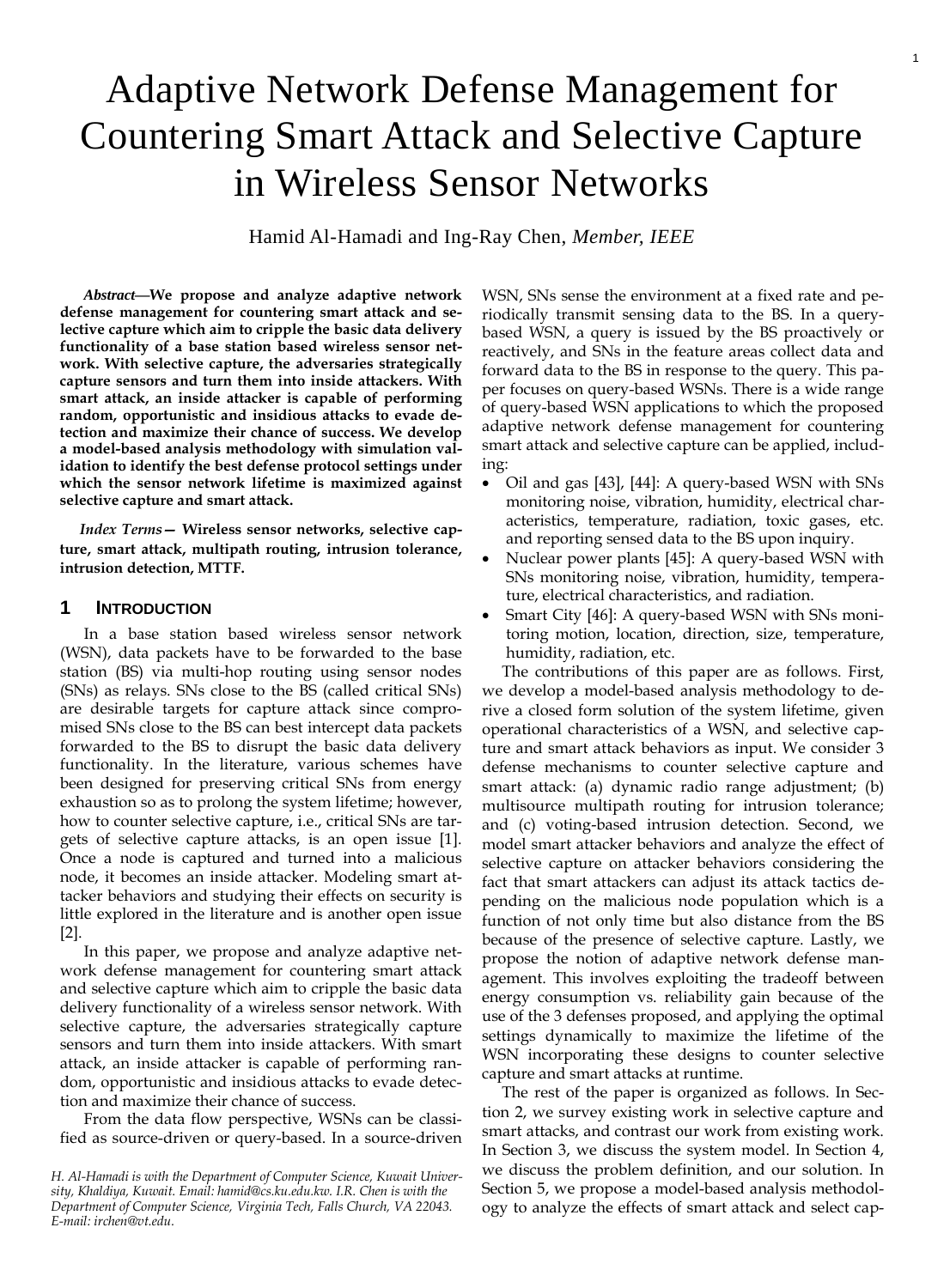ture as well as our adaptive network defense management on network dynamics. In Section 6, we conduct a performance analysis. In Section 7 we validate analytical results with extensive simulation using ns3. Finally in Section 8, we conclude the paper and outline future research areas.

# **2 RELATED WORK**

Capture attacks in WSNs can be classified as either random or selective [15], [16], [17]. Selective capture attacks maximize the attack strength by targeting nodes whose capture will result in a high possibility of compromising the basic functionality of the WSN such as data delivery. An intelligent attacker can strategically attack a specific area or a group of sensors to compromise the most number of keys that are not yet compromised [15], [16]. A clever adversary also can strategically attack certain sensors so as to reveal the largest number of unknown pairwise keys [17]. In particular, [17] developed a framework to analyze the effect of selective attacks on performance of key pre-distribution protocols. However, in [15], [16], [17] selective capture was about key compromises and the focus was on key predistribution protocol design for achieving resiliency against key compromise attacks.

Our work considers the presence of attackers capable of performing strategic and selective captures of critical SNs near the BS. We note that in the literature, various approaches [1], [18], [42] have been proposed to masquerade and hide critical SNs. In particular, [42] proposed a location-privacy routing protocol to hide the receiver location to counter capture attack. However, energy consumption is generally a concern for SNs in these approaches. Our approach to counter selective capture attack is dynamic redundancy management via multisource multipath routing. We demonstrate the effectiveness of our dynamic redundancy management protocol against selective capture of critical nodes to create black holes near the BS to maximize its attack strength.

We note that range adjustment has been proposed in the literature (e.g., [34-41]) to counter traffic analysis attack and to hide the routing topology. In this paper we use range adjustment to counter selective capture such that a node dynamically adjusts its radio range throughout its lifetime to maintain connectivity with others, as it performs its basic functions of data forwarding (via multipath routing) and intrusion detection (via voting).

An attacker can also employ various smart attack strategies to maximize its attack strength [2]. In [4], attackers do not launch packet dropping attacks to avoid detection. Instead, they inject false data to the data collector. In [19], malicious nodes decrease their attack rate to disguise themselves and avoid being detected by intrusion detection. In [20], [28], in the context of cyber physical systems, the authors considered two attack behaviors: reckless attacks (persistently attacking to impair the system) and random (on-off attacking to avoid intrusion detection). Similar to [20], [28], we consider inside attackers that can perform persistent and random attacks. Furthermore, we consider smart attackers that can perform "opportunistic attacks" (triggered only when opportunities arise), and "insidious attacks" (triggered only when a critical mass of compromised nodes is accumulated). We are the first to consider the effect of selective capture on attack behaviors taking into account the fact that smart attackers very likely will adjust their attack tactics, depending on the malicious node population which is a function of not only time but also distance from the BS because of the presence of selective capture.

In the area of redundancy management of WSNs, the issue of how many paths should be used to maximize the system lifetime was very recently addressed in [21], [22] in the context of multipath routing from a source node to a sink node in a clustered WSN environment. In particular, AFTQC in [22] identifies the best path redundancy to apply to best trade energy consumption for reliability gain to maximize the WSN system lifetime. However, no presence of malicious nodes was considered. Relative to [22], our work considers dynamic redundancy for both fault/intrusion tolerance (via multisource multipath routing) as well as for intrusion detection (via voting) in response to changing environment conditions with the goal to maximize the WSN lifetime. Later [21] enhanced [22] by considering the presence of malicious nodes performing packet dropping attacks. However neither selective capture nor smart attack behavior was considered. Relative to [21], [22], the contribution of this work is to formally analyze the effects of three defenses (one of which is multipath routing) against smart attack and selective capture to maximize the WSN lifetime in a BSbased WSN environment.

This paper extends [29] (which considers smart capture only) by analyzing adaptive network defense management against both smart attack and selective capture. In particular, Section 5 (Analytical Model) is substantially expanded to provide a model-based analysis for random, opportunistic and insidious attacks and its combined effect with selective capture on network dynamics. Section 6 (Performance Evaluation) is substantially extended to include sensitivity analyses on selective capture, smart attack, and adaptive network defense management for countering both selective capture and smart attack. Section 2 (Related Work) is newly created to survey existing work with defense mechanisms against smart attack and selective capture in WSNs and to contrast our approach with existing ones. Section 7 (Simulation Validation) is also newly created to validate analytical results with extensive simulation using ns3.

# **3 SYSTEM MODEL**

# **3.1 WSN Environments**

We consider a *query-based* WSN with low-power SNs distributed in a geographic area. There is a base station assigned to the WSN that interconnects the WSN to the outside world and that fields queries from the outside world for sensing results. Queries arrive at the system following a Poisson process with rate  $\lambda_q$ . A query failure is considered as a critical system failure. The initial energy of each SN is  $E_0^{SN}$ . Because the WSN application environment considered in this paper is BS-based, SNs are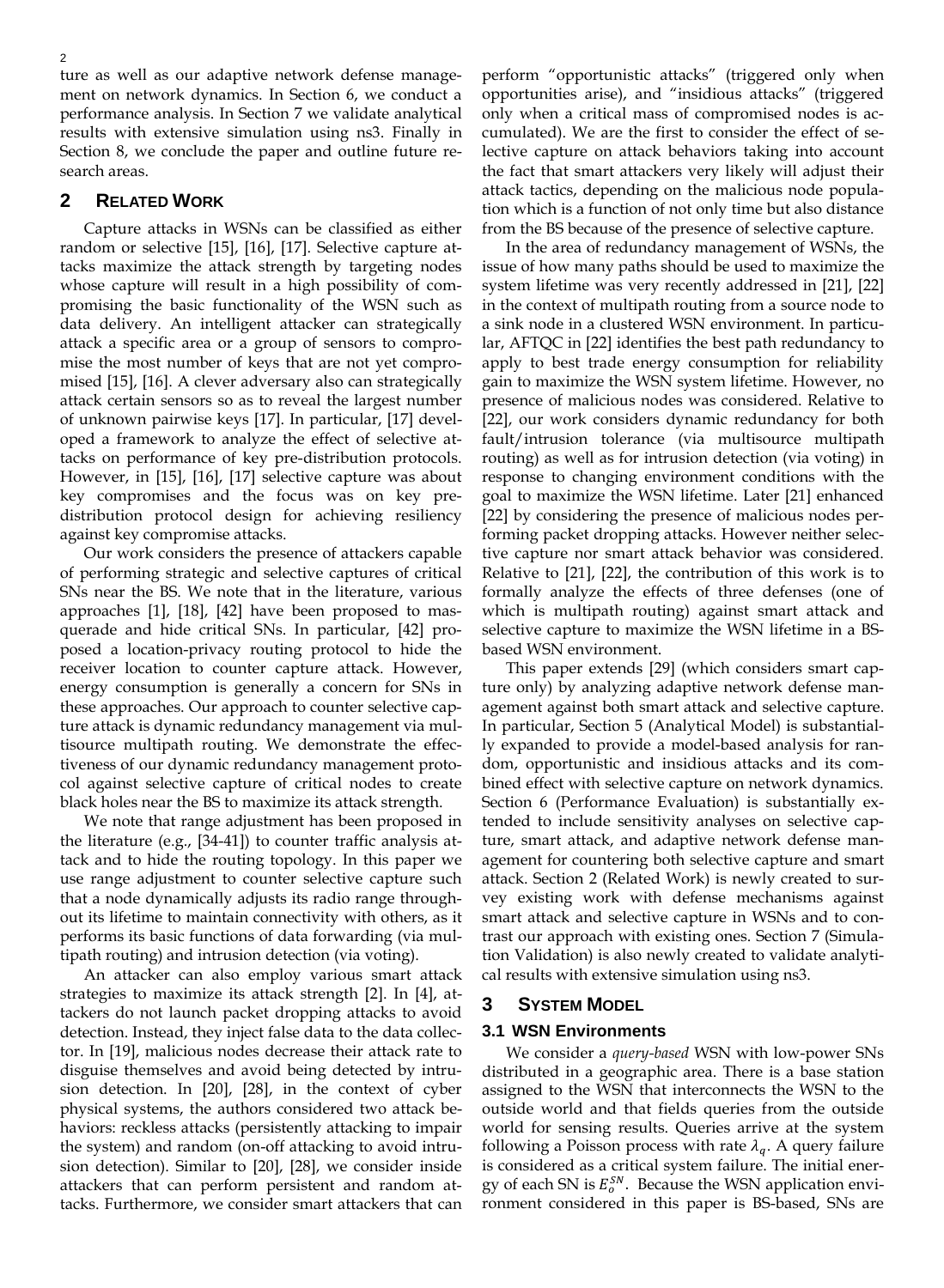assumed to be deployed in a circular fashion with the BS at the center with radius  $r^{BS}$ . We consider random deployment where SNs are deployed randomly (e.g., through air drop) and distributed according to homogeneous spatial Poisson processes with density  $\lambda_0^{SN}$ . The homogeneous spatial Poisson model is frequently used in WSN research [30], [31], [32] since in the absence of extensive statistical studies of spatial node distribution in real WSNs, it provides first-order approximation accounting for stochastic factors in the connectivity process [33]. The expected number of SNs initially in the system thus is  $N_o^{SN} = \lambda_o^{SN} \pi (r^{BS})^2$ .

# **3.2 Selective Capture and Smart Attack Model**

All SNs are subject to capture attacks. With "selective capture," the adversaries (humans or robots) strategically capture SNs and turn them into *inside* attackers. We represent the capture rate of a SN at a distance *x* away from the BS at time *t* by  $\lambda_c^{SN}(x,t)$ . In practice, one wouldn't know how the capture rate varies as a function of distance to the BS. This requires some prior knowledge or history data analysis. Our analysis methodology developed in the paper is generally applicable as long as the capture rate can be expressed as a function of distance to the BS. Since SNs close to the BS are desirable targets for capture attack, we assume that the capture rates decreases linearly as the SN is further away from the BS as follows:

$$
\lambda_c^{SN}(x,t) = \lambda_c^{max} - \frac{x}{r^{BS}} (\lambda_c^{max} - \lambda_c^{min})
$$
 (1)

where  $\lambda_c^{max}$  is the maximum capture rate the adversary can possibly have, and  $\lambda_c^{min}$  is the minimum capture rate. A baseline case against which this linear selective capture case will be compared is "random capture" by which the adversary, given the same energy and capacity, randomly performs capture attacks, i.e.,  $\lambda_c^{random} =$  $(\lambda_c^{max} + \lambda_c^{min})/2$  at all distances. We note that these two capture models have the same overall capture rate accounting for the overall capability of the capturers in the system.

After a node is compromised it becomes an inside attacker. An inside attacker can perform packet dropping and data modification attacks [3]. Using our defense mechanism, a data modification attack by a forwarding SN can be detected and the packet will be discarded. So a data modifications attack has the same effect of a packet dropping attack. A malicious node can also perform slandering attacks by recommending a good node as a bad node, and a bad node as a good node when participating in intrusion detection activities. As a result, slandering attacks can cause good nodes being misdiagnosed and evicted from the system, and bad nodes being missed and remained in the system. This effectively creates an area with a high concentration of bad nodes, especially for critical SN areas with a high capture rate under selective capture.

In the literature it is often assumed that an inside attacker performs attacks constantly, without giving consideration to evade intrusion detection. In this paper we characterize a smart attacker by its capability to perform *random*, *opportunistic* and *insidious* attacks. First of all, a smart attacker can perform random or on-off attacks, i.e.,

attacking with a random probability  $p_a$ , to evade intrusion detection. Second, a smart attacker can perform opportunistic attacks, i.e., it attacks only when it sees opportunities which can lead to a successful attack while still eluding detection. Finally, it can perform insidious attacks, i.e., it can perform on-off attacks to evade intrusion detection until a critical mass of compromised node population is reached after which it performs "all in" attacks ( $p_a = 1$ ) to cripple the system totally.

### **3.3 Defenses against Attacks**

Our first defense against selective capture and smart attack is dynamic radio range adjustment. With random deployment, the initial radio range is denoted by  $r_o^{SN}$  such that a SN is able to connect to  $n_o$  neighbors for maintaining network connectivity. A SN adjusts its radio range dynamically throughout its lifetime to maintain connectivity such that the average number of 1-hop neighbor SNs remains at  $n_0$ . Thus, SNs closer to the BS may have to increase radio range more than SNs away from the BS to counter selective capture. Any communication between two nodes with a distance greater than a single hop radio range between them would require multi-hop routing.

Our second defense is multipath routing for intrusion tolerance. This is achieved through two forms of redundancy: (a) source redundancy by which *ms* SNs sensing a physical phenomenon in the same feature zone are used to forward sensing data to the BS; (b) path redundancy by which *mp* paths are used to relay packets from a source SN to the BS. We assume geographic forwarding is being used to packet routing; thus, no path information is maintained.

While data delivery could fail due to hardware failure and transmission failure because of noise and interference [4], we only consider failure caused by compromised nodes performing packet drop or data modification attacks. We assume that SNs operate in power saving mode (e.g. [5], [6]). Thus, a SN is either active (transmitting or receiving) or in sleep mode. For the transmission and reception energy consumption of sensors, we adopt the energy model in [7] for SNs. We assume that the BS will have pairwise keys with the SNs. A SN also has a pairwise key with each of its neighbors, up to a few hops away for expandability. Thus, a SN can encrypt data for confidentiality and authentication purposes.

Our last defense is voting-based intrusion detection system (IDS) mechanisms to detect and evict compromised nodes. Every SN runs a simple host IDS to assess its neighbors. The host IDS is light-weight to conserve energy. It is also generic and does not rely on the feedback mechanism tied in with a specific routing protocol (e.g., MDMP for WSNS [8] or AODV for MANETs [9]). It is based on local monitoring. That is, each node monitors its neighbor nodes only. Each node uses a set of anomaly detection rules such as a high discrepancy in the sensor reading or recommendation has been experienced, a packet is not forwarded as requested, as well as interval, retransmission, repetition, and delay rules as in [10], [11], [12]. If the count exceeds a system-defined threshold, a neighbor node that is being monitored is considered compromised.

The imperfection of monitoring due to ambient noise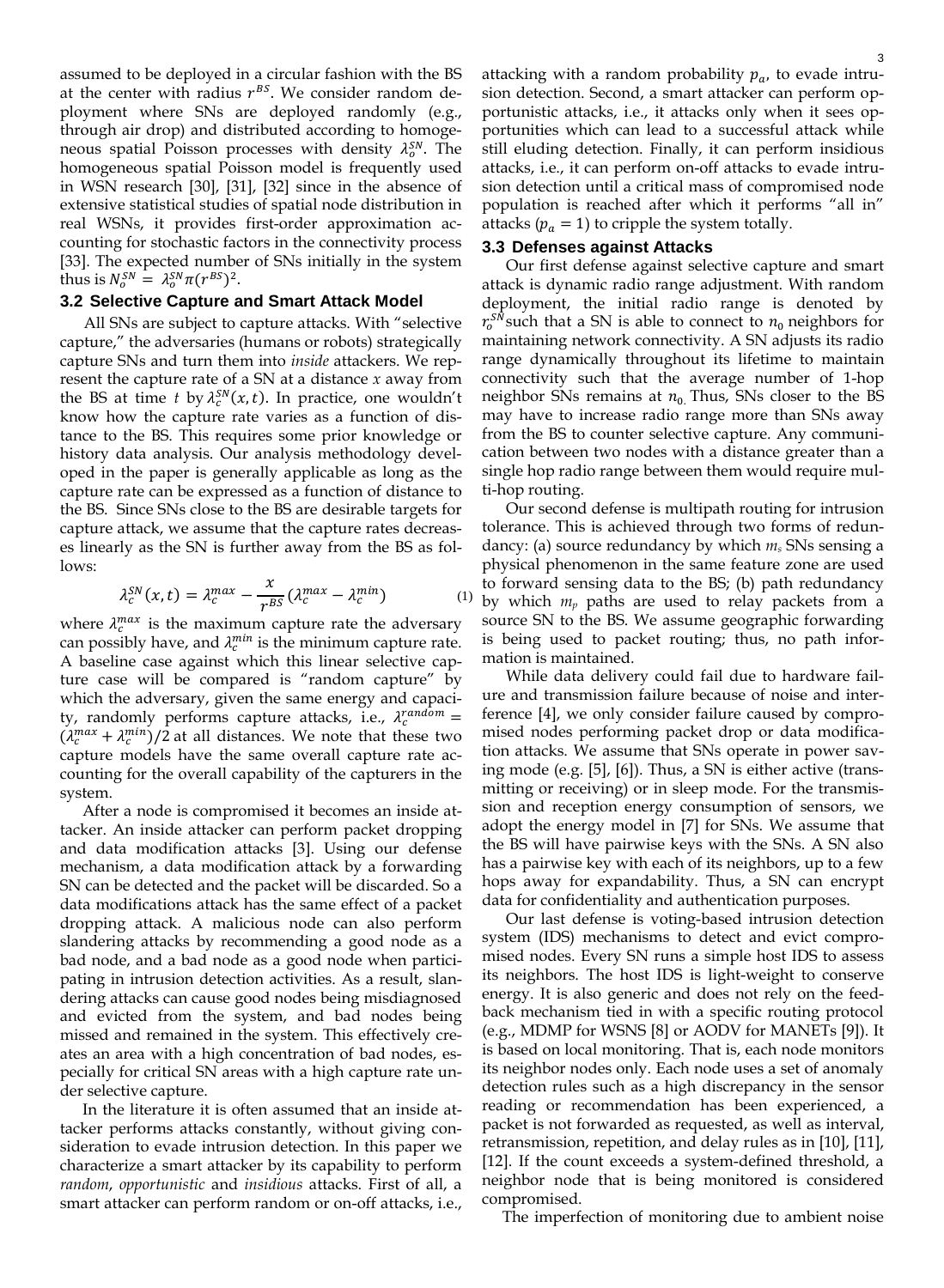and channel error is modeled by a monitoring error probability  $p_{err}$ . The host IDS false positive probability  $(H_{pfp})$  for misidentifying a good node as a bad node is due to this monitoring error, so  $H_{pfp} = p_{err}$ . On the other hand, the host IDS false negative probability  $(H_{pfn})$  for misidentifying a bad node as a good node is due to this monitoring error as well as how often a bad node performs attacks (with probability  $p_a$ ). Hence,  $H_{\text{pfn}} =$  $(1 - p_a) + p_{err}$  upper bounded by 1. A voting-based distributed IDS is applied periodically in every  $T_{\text{IDS}}$  time interval. A SN is being assessed by its neighbor SNs. In each interval, *m* neighbor SNs around a target SN will be chosen randomly as voters and cast their votes based on their host IDS results to collectively decide if the target SN is still a good node. The *m* voters share their votes through secure transmission using their pairwise keys. When the majority of voters come to the conclusion that a target node is bad, then the target node is evicted. There is a system-level false positive probability  $P_{fp}^{SN}$  that the voters can incorrectly identify a good node as a bad node. There is also a system-level false negative probability  $P_{fn}^{SN}$  that the voters can incorrectly misidentify a bad node as a good node. In the paper, we will derive the two system-level IDS probabilities based on slandering attacks performed by smart attackers exhibiting random, opportunistic and insidious attack behaviors. Finally we note that the system's intrusion detection strength is modeled by the detection interval  $T_{IDS}$  (the shorter the stronger) and the number of neighbor voters *m* (the more the stronger).

#### **3.4 Mean Time to Failure**

To provide a unifying metric that considers the above two design tradeoffs, we define the expected number of queries the system can answer correctly until it fails as the expected *lifetime* or the *mean time to failure* (the MTTF) of the system, which can be translated into the actual system lifetime span given the query arrival rate. A failure occurs when no response toward a query is received. The cause could be due to packet dropping or data modification by malicious forwarding SNs, or energy exhaustion. A failure can also occur when the BS receives majority false responses because the majority of *ms* source SNs selected are malicious.

# **4 PROBLEM DEFINITION, SOLUTION, AND ALGORITHM DESCRIPTION**

The problem we are solving is that given a set of input parameters values characterizing the BS-based WSN operational environment, selective capture and smart attack behaviors as defined in Section 3, we want to dynamically apply the best decision variable settings to maximize the lifetime of the WSN in terms of its MTTF. The decision variables are those defined for the 3 defenses against selective capture and smart attacks, namely, the connectivity degree parameter  $(n_0)$  for dynamic radio range adjustment, the path redundancy (*mp*) and source redundancy (*ms*) for multisource multipath routing, and the number of voters (*m*) and intrusion invocation interval  $(T_{IDS})$  for voting-based intrusion detection. Our solution methodology is to model network dynamics by means stochastic processes (in Section 5) to yield a closed form solution for the MTTF as a function of these decision variables. The optimal decision variable settings obtained at design time are stored in a table and then applied at runtime by means of O(1) table lookup to implement adaptive network defense management.

We use a flowchart as shown in Figure 1 to describe our adaptive network defense management algorithm. All nodes in the system act periodically to a  $T_D$  timer" event to adjust the optimal parameter setting in response to changing environments. This is indicated by an "event is  $T<sub>D</sub>$  timer" box. The optimal design settings in terms of optimal  $n_0$ ,  $T_{IDS}$ ,  $m$ ,  $m_s$ , and  $m_p$  are determined at design time and pre-stored in a table over perceivable ranges of input parameter values. The BS applies a table lookup operation with extrapolation techniques [23-25] to determine the optimal design parameter settings. The complexity is O(1) because of the table lookup technique employed. The action performed by a BS upon a  $T<sub>p</sub>$  timer event includes determining  $n_0$ ,  $T_{IDS}$ ,  $m$ ,  $m_s$ , and  $m_p$  based on runtime knowledge of node density and capture rate experienced; and notifying SNs of the new  $n_0$ ,  $T_{\text{IDS}}$  and m settings. The action performed by a SN upon this  $T<sub>D</sub>$  timer event is to adjust its radio range to maintain SN connectivity and to update its  $n_0$ ,  $T_{IDS}$  and  $m$  settings. These actions are specified in the two action boxes to the right of the "event is  $T<sub>D</sub>$  timer" box, with "BS" and "SN" labeling the agents involved.



Fig. 1: Adaptive Network Defense Management Algorithm Flowchart.

When the  $T_{IDS}$  timer event happens (indicated by the "event is  $T_{IDS}$  timer" box), each SN uses it current  $T_{IDS}$  and m settings to perform intrusion detection. This action is speci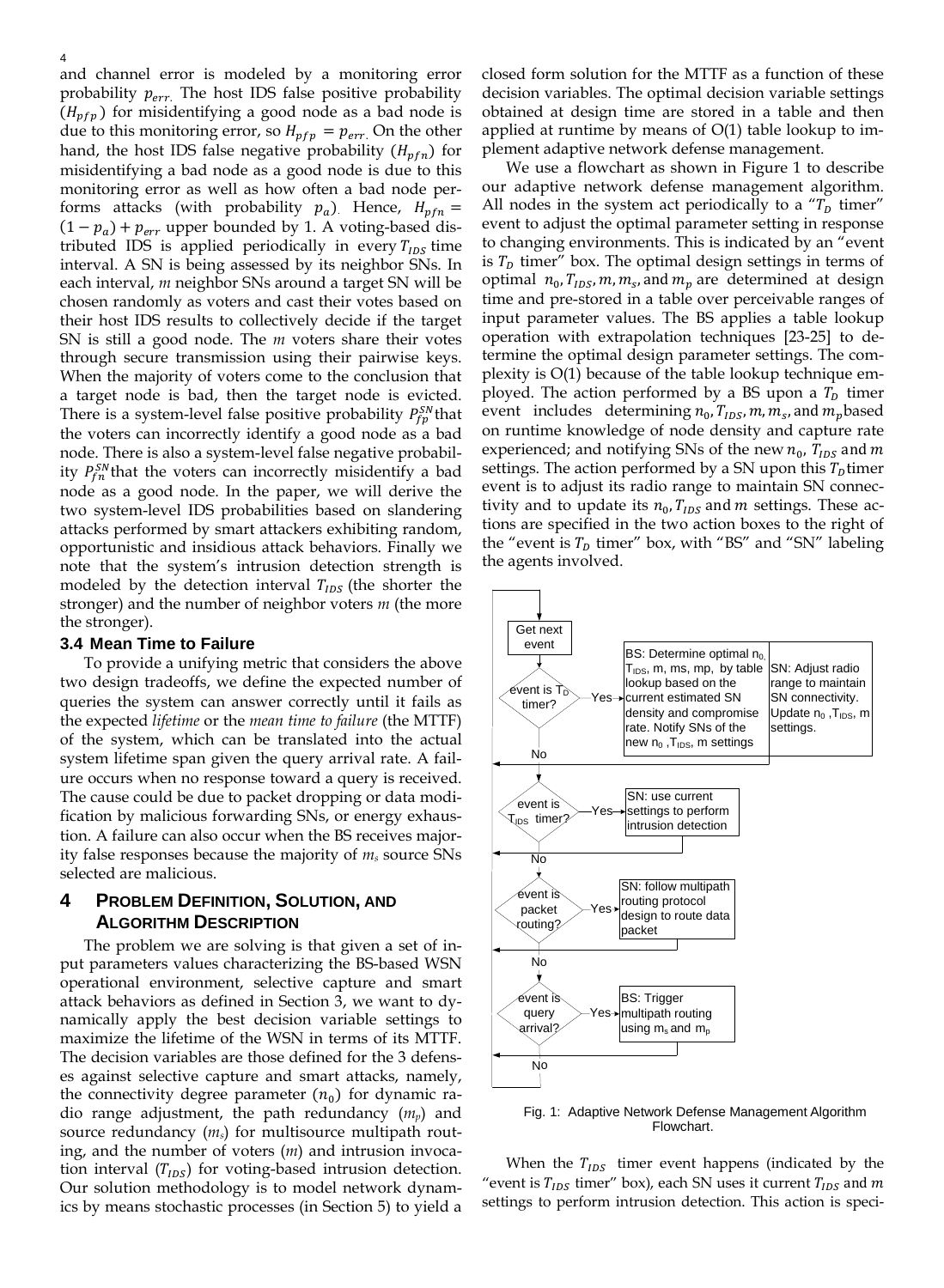fied in the single action box to the right of the "event is  $T_{IDS}$ timer" box, with "SN" labeling the agents involved. When a data packet arrival event occurs (indicated by the "event is packet routing" box), each SN simply follows the prescribed multipath routing protocol to route the packet. This action is specified in the single action box to the right of the "event is packet routing" box, with "SN" labeling the agents involved. When the BS receives a query from a user (indicated by the "event is query arrival" box), it triggers multipath routing for intrusion tolerance using the current optimal  $(m_s, m_p)$  setting to prolong the system useful lifetime. The complexity is also O(1) for the BS. This action is specified in the single action box to the right of the "event is query arrival" box, with "BS" labeling the agent involved.

# **5 ANALYTICAL MODEL**

In this section we develop an analytical model to get a close form solution of the MTTF of a query-based WSN built with the three defense mechanisms in the protocol design. The novelty lies in the way we estimate the densities of good nodes, "active" bad nodes, and "inactive" bad node as a function of *location* and *time*, given a set of input parameter values charactering the operational and environmental conditions, and adversary behaviors. This allows us to estimate if a bad node is performing attacks or not at location *x* and time *t*, and, consequently, if it will perform packet dropping data modification, and slandering attacks. Consequently, we can reasonably predict if data delivery through a node at location *x* and time *t* will succeed or fail.

A model parameter in our formulation can be an *input*, *derived*, *design* or *output* parameter. Specifically,  $n_0$ (connectivity degree),  $m_p$  (path redundancy),  $m_s$ (source redundancy), *m* (the number of voters for intrusion detection) and  $T_{IDS}$  (the intrusion detection interval) are design parameters whose values are to be identified to maximize the system MTTF. Derived parameters are those deriving from input parameters. There is only one output parameter, namely, the MTTF. Note that most derived parameters are dynamic, i.e., as a function of time. For example, SN density, denoted by  $\lambda^{SN}(x,t)$ , decreases over time because of node failure/eviction as time progresses. On the other hand, radio range, denoted by  $r^{SN}(x,t)$ , increases over time to maintain connectivity.

The basic idea of our MTTF formulation is that we first deduce the maximum number of queries,  $N_q$ , the system can possibly handle before running into energy exhaustion for the best case in which all queries are processed successfully. Because the system evolves dynamically, the amount of energy spent per query also varies dynamically. Given the average interval between query arrivals being  $1/\lambda_q$ , we can reasonably estimate the amount of energy spent due to query processing and intrusion detection for query *j* based on the query arrival time  $t_{Q,j}$ . We then derive the corresponding query success probability  $R_q\bigl(t_{Q,j}\bigr)$  , that is, the probability that the response to query *j* arriving at time  $t_{Q,j}$  is delivered successfully to the BS. Finally, we compute the MTTF as the probability-weighted average of the number of queries the system can handle without experiencing any failure. More specifically, the MTTF is computed by:

5

$$
MTTF = \sum_{i=1}^{N_q-1} i \left( \prod_{j=1}^i R_q(t_{Q,j}) \right) \left( 1 - R_q(t_{Q,i+1}) \right) + N_q \prod_{j=1}^{N_q} R_q(t_{Q,j}) \quad (2)
$$

Here  $(\prod_{j=1}^{i} R_q(t_{Q,j})) (1 - R_q(t_{Q,i+1}))$  accounts for the probability of the system being able to successfully execute *i* consecutive queries but failing the *i+1*th query. The second term is for the best case in which all queries are processed successfully without experiencing any failure for which the system will have the longest lifetime span.

#### **5.1 Modeling Network Dynamics due to Capture**

Let  $\lambda^{SN}(x, t)$  represent the density of SNs at distance *x* from the BS at time *t*. Initially at deployment time all SNs are good nodes, so  $\lambda^{SN}(x, 0) = \lambda_0^{SN}$  for all *x*'s.

As time progresses some SNs are captured and turned into compromised nodes. Moreover, some SNs may be diagnosed as bad nodes and get evicted from the system. Let *T* be the capture time of a SN following a distribution function  $F_c(t)$ . Then, the probability that a SN at location *x* away from the BS is compromised at time *t*, given that it was a good node at time *t*-T<sub>IDS</sub>, denoted by  $P_c^{SN}(x, t)$ , is given by:

$$
P_c^{SN}(x,t) = 1 - P\{T > t | T > t - T_{IDS}\}
$$
  
= 
$$
1 - \frac{P\{T > t, T > t - T_{IDS}\}}{P\{T > t - T_{IDS}\}} = 1 - \frac{1 - F_c(t)}{1 - F_c(t - T_{IDS})}
$$
 (3)

In the special case in which the capture time is exponentially distributed,  $P_c^{SN}(x,t) = 1 - e^{-\lambda_c^{SN}(x,t) \times T_{IDS}}$  for a SN at distance *x* from the BS. Recall that the voting-based distributed IDS executes periodically with  $T_{IDS}$  being the interval. At the  $i<sup>th</sup>$  IDS execution time (denoted by  $t_{I,i}$ ), a good SN at distance *x* from the BS may be compromised with probability $P_c^{SN}(x,t_{I,i})$  since the previous IDS execution time  $(t_{i,i-1})$ . Let  $\lambda_{good}^{SN}(x,t)$  and  $\lambda_{bad}^{SN}(x,t)$  denote the densities of good and bad SNs at distance *x* from the BS at time *t,* respectively. Then, the densities of good and bad SNs at time  $t_{i,i}$  just prior to IDS execution can be recursively estimated from the densities of good and bad SNs at time  $t_{i,i-1}$  by:

$$
\lambda_{good}^{SN}(x, t_{I,i}) = \lambda_{good}^{SN}(x, t_{I,i-1}) - P_c^{SN}(x, t_{I,i})\lambda_{good}^{SN}(x, t_{I,i-1})
$$
  
\n
$$
\lambda_{bad}^{SN}(x, t_{I,i}) = \lambda_{bad}^{SN}(x, t_{I,i-1}) + P_c^{SN}(x, t_{I,i})\lambda_{good}^{SN}(x, t_{I,i-1})
$$
\n(4)

The boundary conditions are  $\lambda_{good}^{SN}(x, 0) = \lambda_0^{S}$  and  $\lambda_{bad}^{SN}(x, 0) = 0$  for all x's.

As our first defense design, every SN dynamically adjusts its radio range for maintaining connectivity with its peers such that the average number of 1-hop neighbor nodes is  $n<sub>o</sub>$  to support its intended functions including routing and participating in majority voting IDS as a verifier. In particular, critical SNs (i.e., nodes that are close to the BS) must increase radio range more due to more nodes being evicted as a result of more intensive capture and slandering attacks toward critical SNs.

Let  $r^{SN}(x,t)$  denote the radio range of a SN at distance *x* from its BS at time *t* so it can find  $n_0$  SNs within radio range. Since the SN density is a function of the dis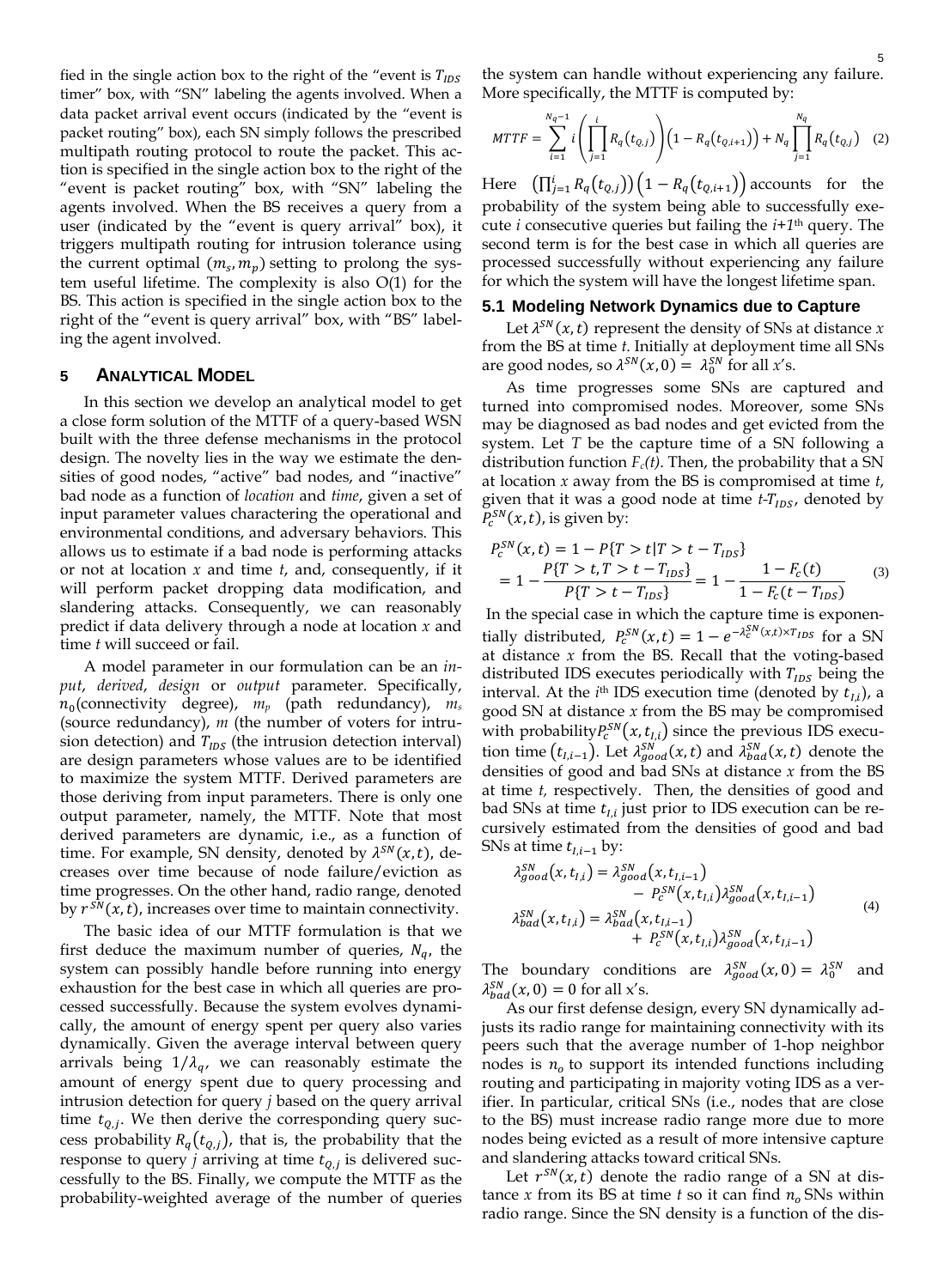tance (*x*) away from the BS, we have to solve  $r^{SN}(x,t)$  by integration of the SN population from  $x-r^{SN}(x,t)$  to  $x+r^{SN}(x,t)$ . Let X and Y be two variables denoting the X and Y coordinates in the X-Y coordinate system. Since  $Y^2 = r^{SN}(x,t)^2 - X^2$  and  $\int_0^{r^{SN}(x,t)} Y dX$  gives the area of the upper semicircle, the expected number of SNs covered by radio range, denoted by  $r^{SN}(x,t)$ , can be obtained by solving the following equation:

$$
2\int_{-r^{SN}(x,t)}^{r^{SN}(x,t)} \lambda^{SN}(x+X,t) \sqrt{r^{SN}(x,t)^2 - X^2} dX = n_o \tag{5}
$$

where the integral gives the expected number of SNs (accounting for density variation along *X*) located in the upper or lower half circle.

For notational convenience, let  $n^{SN}(x,t)$  be the average number of neighbor SNs of a SN located at distance *x* from the BS at time *t*,  $\check{n}^{SN}(x,t)$  be the average number of forwarding neighbors (with *f*=1/4 for geographical routing),  $n_{good}^{SN}(x,t)$  be the average number of good neighbors, and  $n_{bad}^{SN}(x,t)$  be the average number of bad neighbors at time *t.* Since we know the densities of good and bad nodes at time  $t_{I,i}$  just prior to IDS execution, we have:

$$
n^{SN}(x,t) = 2 \int_{-r^{SN}(x,t)}^{r^{SN}(x,t)} \lambda^{SN}(t)(x+X,t) \sqrt{r^{SN}(x,t)^{2} - X^{2}} dX
$$
 (6)  

$$
\tilde{n}^{SN}(x,t) = \int_{-r^{SN}(x,t)}^0 \lambda^{SN}(t)(x+X,t) \sqrt{r^{SN}(x,t)^{2} - X^{2}} dX
$$
  

$$
n_{good}^{SN}(x,t) = 2 \int_{-r^{SN}(x,t)}^{r^{SN}(x,t)} \lambda_{good}^{SN}(x+X,t) \sqrt{r^{SN}(x,t)^{2} - X^{2}} dX
$$
  

$$
n_{good}^{SN}(x,t) = 2 \int_{-r^{SN}(x,t)}^{r^{SN}(x,t)} \lambda_{bad}^{SN}(x+X,t) \sqrt{r^{SN}(x,t)^{2} - X^{2}} dX
$$

#### **5.2 Modeling Insidious Attacks**

 $P_{fp}^R$  or  $P_{fn}^R =$ 

Under insidious attacks, when a malicious node at location x and time *t* sees more than a threshold percentage,  $p_{all-in}$ , of its peers are malicious, it will perform "allin" attacks. This is modeled by setting  $p_a=1$ . Let  $P_{bad}(x,t)$ be the percentage of malicious nodes at location x and time  $t$ , defined as follows:

$$
P_{bad}(x,t) = \frac{\lambda_{bad}^{SN}(x,t)}{\lambda_{bad}^{SN}(x,t) + \lambda_{good}^{SN}(x,t)}
$$
(7)

Under the insidious attack, if  $P_{bad}(x,t) > p_{all-in}$  then  $p_a = 1$ . This in turn affects the false positive probability, false negative probability and the probability that a node at location *x* and time *t* will perform packet dropping and data modification attacks.

#### **5.3 Modeling Random Attacks**

We first derive the false positive probability  $(P_{fp}^R)$  and false negative probability  $(P_{fn}^R)$  at distance *x* and time *t* for this case in which bad nodes perform random attacks with probability  $p_a$ . Later we extend the derivation to opportunistic attack behavior. Eq. 8 below provides the closed-form solutions for  $P_{fp}^R(x,t)$  and  $P_{fn}^R(x,t)$  (with *x* and *t* omitted for brevity) where  $n_{bad}^a$  and  $n_{bad}^i$  are the numbers of "active" and "inactive" bad nodes, given by  $n_{bad}^{SN}(x,t) \times p_a$  and  $n_{bad}^{SN}(x,t) \times (1-p_a)$ , respectively;  $m_{maj}$  is the minimum majority of *m*, e.g., 3 is the minimum majority of 5; and  $\omega$  is  $H_{pfp}$  for calculating  $P_{fp}^R$  and  $H_{pfn}$  for calculating  $P_{fn}^R$ . Recall that the imperfection of monitoring due to ambient noise and channel error is modeled by a monitoring error probability  $p_{err}$ , so  $H_{pfp} = p_{err}$ , and  $H_{pfn} = (1 - p_a) + p_{err}$ .

We explain Eq. 8 for the false positive probability  $P_{fp}^R$ at time *t* below. The explanation to the false negative probability  $P_{fn}^R$  is similar. A false positive results when the majority of the voters vote against the target node (which is a good node) as compromised. The first term in Eq. 8 accounts for the case in which more than 1/2 of the voters selected from the target node's neighbors are "active" bad nodes who, as a result of actively performing slandering attacks, will always vote a good node as a bad node. Since more than 1/2 of the *m* voters vote no, the target node (which is a good node) is diagnosed as a bad node in this case, resulting in a false positive. Here the denominator is the total number of combinations to select *m* voters out of all neighbor nodes, and the numerator is the total number of combinations to select at least *mmaj* bad voters out of *nbad* nodes and the remaining good voters out of *ngood* nodes.

The second term accounts for the case in which more than 1/2 of the voters selected from the neighbors are good nodes but unfortunately some of these good nodes mistakenly misidentify the target nodes as a bad node with host IDS false positive probability  $H_{pfp}$  resulting in more than 1/2 of the voters (although some of those are good nodes) voting no against the target node. Since more than  $1/2$  of the *m* voters vote no, the target node (which is a good node) is also diagnosed as a bad node in this case, again resulting in a false positive. Here the denominator is again the total number of combinations to select *m* voters out of all neighbor nodes, and the numerator is the total number of combinations to select *i* "active" bad voters not exceeding the majority *mmaj*, *j* good or "inactive" bad voters who diagnose incorrectly with *i + j* ≥  $m_{\text{maj}}$ , and the remaining  $m - i - j$  good or "inactive" voters who diagnose correctly. Here we note that an in-

$$
\sum_{i=0}^{m-m_{mal}} \left[ \frac{C \left( n_{mad}^{a} \atop m_{maj} + i \right) \times C \left( n_{good}^{a} + n_{bad}^{i} \atop m_{com} + n_{good}^{i} \right)}{C \left( n_{bad}^{a} + n_{bad}^{i} + n_{good}^{a} \right)} \right]
$$
\n
$$
+ \sum_{i=0}^{m-m_{mal}} \left[ \frac{C \left( n_{bad}^{a} \atop i \right) \times \sum_{j=m_{mal}-i}^{m-i} \left[ C \left( n_{good}^{a} + n_{bad}^{i} \atop j \right) \times \omega^{j} \times C \left( n_{good}^{a} + n_{bad}^{i} - j \right) \times (1 - \omega)^{m-i-j} \right]}{C \left( n_{bad}^{a} + n_{bad}^{i} + n_{good}^{a} \right)} \right]
$$
\n
$$
(8)
$$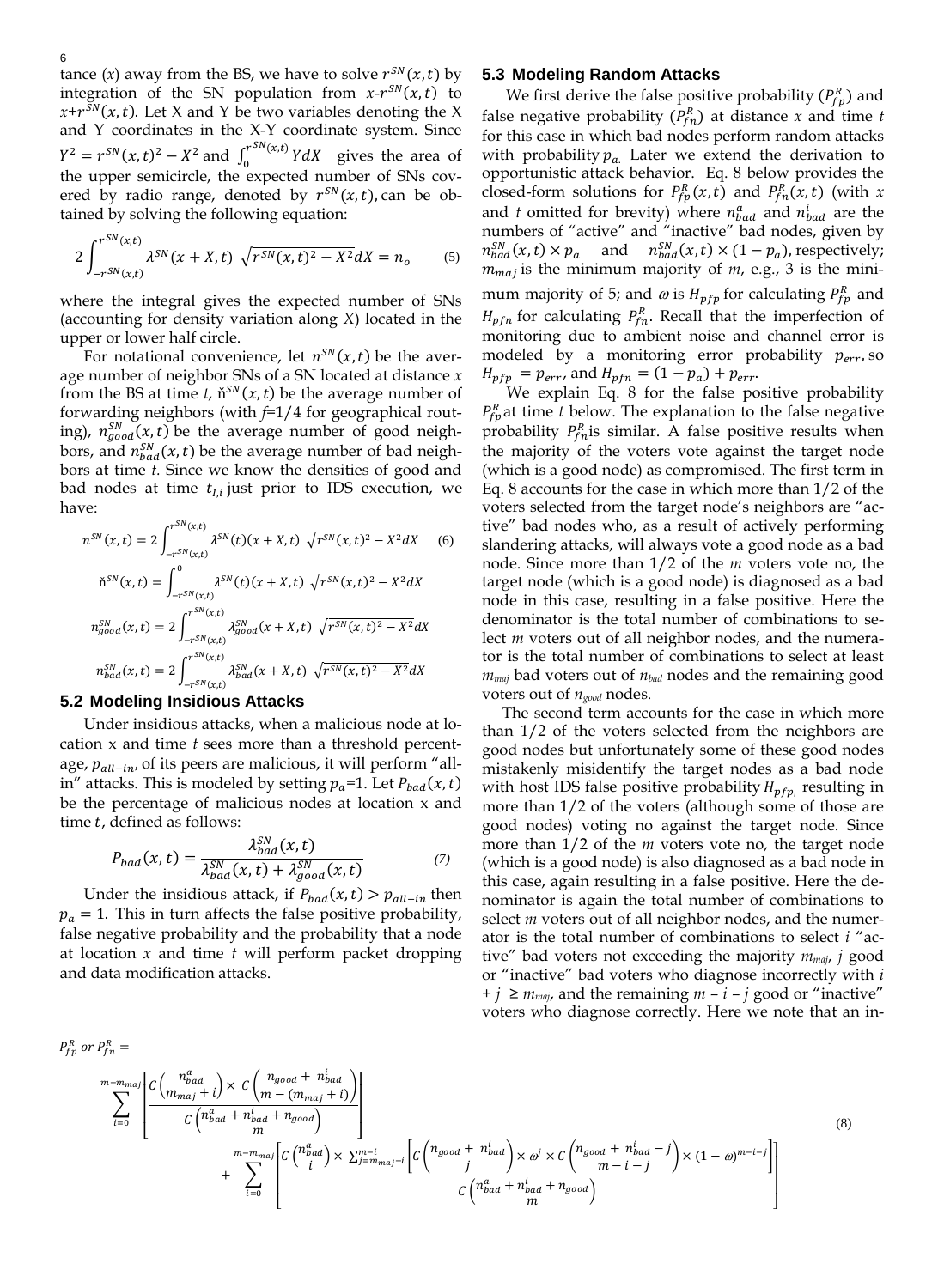active "bad" voter acts as if it is a good node to evade detection. Also note that more voters do not necessarily provide better detection accuracy since it depends on the percentage of bad node population. That is, if more bad nodes exist than good nodes in the neighborhood, or good nodes have high host false positive probability  $(H_{pfp})$  and host false negative probability  $(H_{pfn})$ , then more voters actually will provide less detection accuracy.

# **5.4 Modeling Opportunistic Attacks**

Under opportunistic attacks, when a malicious voter sees that the majority of voters for intrusion detection of a target node at location *x* and time *t* being malicious nodes (active or inactive), it will collude with other malicious nodes and they together (active and inactive) will perform slandering attacks during voting, resulting in  $P_{fp} = 1$  and  $P_{fn} = 1$ . On the other hand, if it does not see the majority being malicious nodes, it will just perform random attacks as usual, resulting in  $P_{fp}^R$  and  $P_{fn}^R$  as given in Eq. 8. Summarizing above, the system-level false positive probability  $(P_{fp})$  and false negative probability  $(P_{fn})$ at time *t* under opportunistic attacks are given by:

$$
P_{fp}(x,t) = \begin{cases} 1 & \text{if } P_{bad}(x,t) \ge 0.5\\ P_{fp}^R(x,t) & \text{if } P_{bad}(x,t) < 0.5 \end{cases}
$$
  

$$
P_{fn}(x,t) = \begin{cases} 1 & \text{if } P_{bad}(x,t) \ge 0.5\\ P_{fn}^R(x,t) & \text{if } P_{bad}(x,t) < 0.5 \end{cases}
$$
<sup>(9)</sup>

# **5.5 Modeling Network Dynamics due to Intrusion Detection**

Our 3rd defense is voting-based IDS to detect and evict suspicious nodes. After the voting-based IDS is executed, however, a good node may be misidentified as a bad node with probability  $P_{fp}$  (Eq. 9) and mistakenly removed from the WSN. On the other hand, a bad node may be missed with probability  $P_{fn}$ (Eq. 9) and remained in the system. Consequently, we need to adjust the population of good and bad nodes after IDS execution. Let  $\lambda_{good}^{SN}(x,t_{I,t})$  and  $\overline{\lambda_{bad}^{SN}(x,t_{I,t})}$  denote the densities of good and bad SN nodes located at distance *x* from the BS, respectively, after IDS execution at time *t*. Then:

$$
\lambda_{good}^{SN}(x, t_{l,i}) = \lambda_{good}^{SN}(x, t_{l,i}) - \lambda_{good}^{SN}(x, t_{l,i}) \times P_{fp}(x, t_{l,i})
$$
  

$$
\overline{\lambda_{bad}^{SN}(x, t_{l,i})} = \lambda_{bad}^{SN}(x, t_{l,i}) - \lambda_{bad}^{SN}(x, t_{l,i}) \times (1 - P_{fn}(x, t_{l,i}))
$$
(10)

Therefore, the probability that node *j* located at distance *x* from its BS is an "active" bad SN performing packet dropping attacks at time  $t_{I,i}$ , denoted by  $Q_{c,j}^{SN}(x,t_{I,i})$ , is given by:

$$
Q_{c,j}^{SN} \left(x, t_{I,i}\right) = \frac{\overline{\lambda_{bad}^{SN}\left(x, t_{I,i}\right)}}{\overline{\lambda_{bad}^{SN}\left(x, t_{I,i}\right)} + \overline{\lambda_{good}^{SN}\left(x, t_{I,i}\right)}} \times p_a \tag{11}
$$

The first term on the right hand side is the probability node *j* located at *x* is a bad node, and the 2nd term is the probability that it is performing attacks  $(p_a)$ .  $Q_{c,i}$  derived above provides critical information because an "active" bad node can perform packet dropping and data modification attacks causing a path to be broken if it is on a path from source SNs to the BS.

7

We note that the good/bad node density will remain the same until the next IDS execution (after  $T_{\text{IDS}}$  seconds) because the IDS only detects and evicts nodes periodically (given that typically node hardware/software failure happens less frequently than security failure). The remaining nodes are good nodes that pass the IDS evaluation and bad nodes that are undetected by the IDS. Thus,  $\lambda_{good}^{SN}(x,t_{I,l-1})$  and  $\lambda_{bad}^{SN}(x,t_{I,l-1})$  obtained at time  $t_{I,l-1}$  essentially become  $\lambda_{good}^{SN}(x, t_{i,i} - 1)$  and  $\lambda_{bad}^{SN}(x, t_{i,i-1})$ , respectively, for the next round of IDS execution at time  $t_{I,i}$ .

We can also estimate the average number of SNs in the WSN at time *t* as:

$$
N^{SN}(t) = \int_0^{r^{BS}} \lambda^{SN}(x, t) 2\pi x \, dx \tag{12}
$$

# **5.6 Query Success Probability**

We will use the notation SNj to refer to SN *j* responsible to relay the packet for the *jth* hop from the source SN to the BS. Also we will use the notation  $x(j)$  to refer to the distance from  $SN_i$  to its BS.

Let  $D_{SN-BS}$  be the distance between a SN (selected to report sensor readings) and its BS, which on average is  $r^{BS}/2$ . Then the average numbers of hops to forward data from a source SN to the BS, denoted by  $N_{hop}^{SN}$ , can be estimated as follows:

$$
\sum_{j=1}^{N_{hop}^{SN}} r^{SN}(x(j), t) = D_{SN-BS}
$$
\n(13)

The equation above equates the sum of hop distances with the source-destination distance.

The success probability for  $SN_i$  to transmit a packet to at least *p* next-hop SN neighbors (with indices *k*=1, 2, … *p*) along the direction of the destination node based on *geographical routing* is given by:

$$
\theta_j^{SN}(p) = \sum_{i=p}^{h^{SN}(x(j),t)} \left[ \binom{h^{SN}(x(j),t)}{i} \right] \prod_{k=1}^i (1 - Q_{k,c}^{SN}(x(k),t)) \prod_{k=i+1}^{h^{SN}(x(j),t)} Q_{k,c}^{SN}(x(k),t) \right] (14)
$$

where  $Q_{k,c}^{SN}(x(k),t)$  is the probability that SN<sub>k</sub> is compromised as derived in Eq. 11, and  $\check{n}^{SN}(x(j), t)$  is the average number of forwarding neighbor SNs for  $SN_i$  as derived from Eq. 6.

A path starting at  $SN<sub>j</sub>$  to the BS is successful if in each hop there is at least one healthy next-hop SN neighbor found. Thus, the success probability of a path starting from  $SN_i$  (a source node has index  $j=1$ ) to the BS is given by:

$$
\varphi_j^{SN} = \prod_{l=j}^{N_{hop}^{SN}-1} \theta_l^{SN}(1) \tag{15}
$$

Our 2nd defense is to create *mp* paths between a source SN and the BS for *path redundancy*. The *mp* paths are formed by choosing  $m_p$  SNs in the first hop and then choosing only one SN in each of the subsequent hops. The source SN will fail to deliver data to the SN if one of the following happens: (a) none of the SNs in the first hop receives the message; (b) in the first hop, *i (1≤ i<mp)* SNs receive the message, and each of them attempts to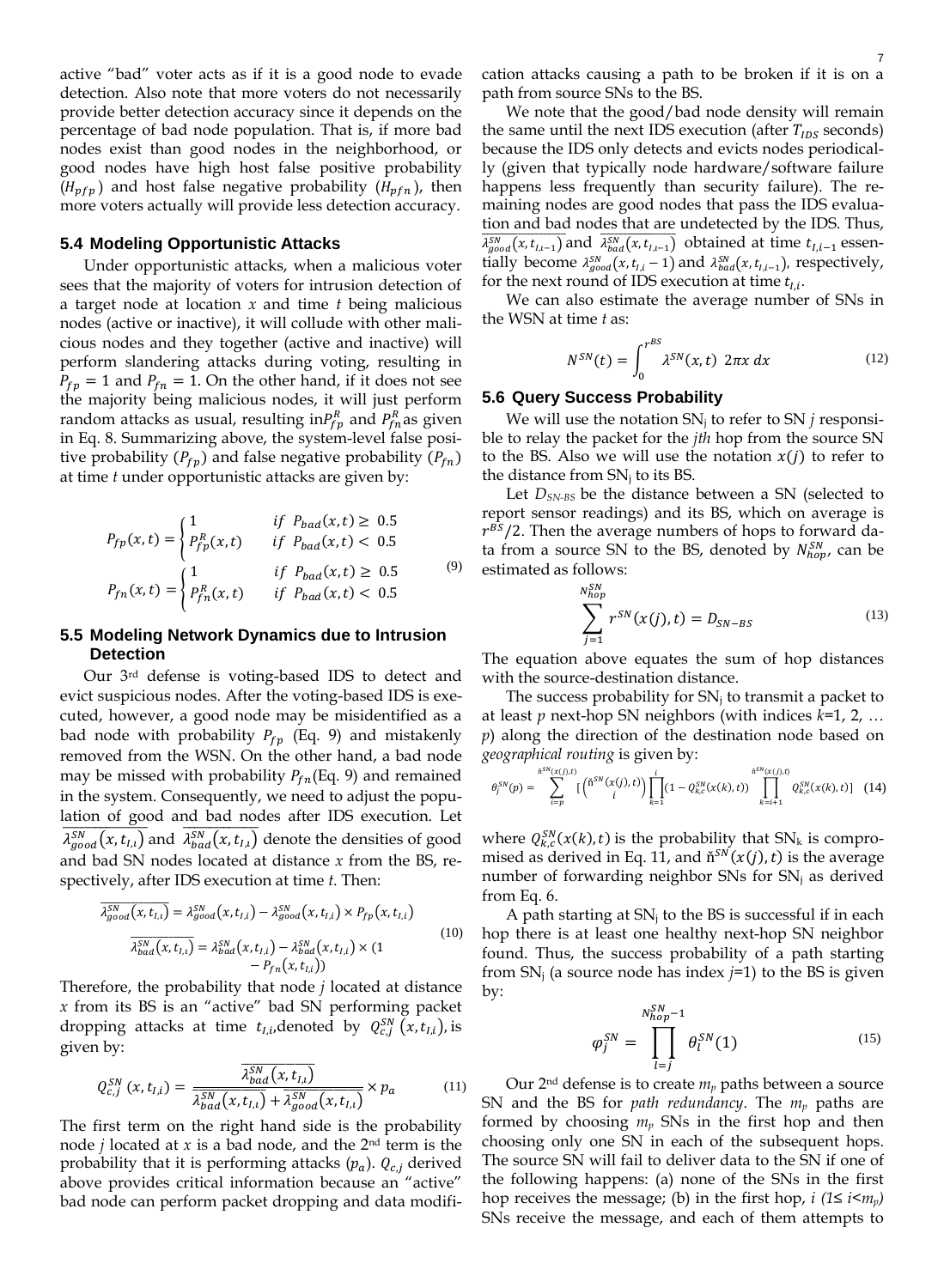form a path for data delivery; however, all *i* paths fail to deliver the message because the subsequent hops fail to receive the broadcast message; or (c) in the first hop, at least *mp* SNs receive the message from the source SN from which *mp* SNs are randomly selected to forward data, but all *mp* paths fail to deliver the message because the subsequent hops fail to receive the message. Summarizing above, the probability of a source SN (with index *j*=1) failing to deliver data to the BS through multipath routing is given by:

$$
Q_1^{SN}(p) = 1 - \theta_1^{SN}(1) + \sum_{p=1}^{m_p} \theta_1^{SN}(p) \left[1 - \varphi_2^{SN}\right]^p \tag{16}
$$

Consequently, the failure probability of data delivery to the BS from *ms* source SNs, each utilizing *mp* paths to relay data, is given by:

$$
Q_f = \left[1 - (1 - Q_1^{SN})(1 - Q_{c,1(x(1),t)}^{SN})\right]^{m_s}
$$
 (17)

Therefore, the query success probability is given by:

$$
R_q = 1 - Q_f \tag{18}
$$

Note that in the above derivation we omit time for brevity. More precisely,  $R_q$  derived above should be  $R_a(t_{0,i})$  since the query success probability is a function of time, depending on the node count and population density at the  $i<sup>th</sup>$  query's execution time (i.e., at time  $t_{0,i}$ ).

#### **5.7 Energy Consumption**

Now we estimate the amounts of energy spent by a SN located at distance x away from the BS during a query interval  $[t_{Q,i}, t_{Q,i+1}]$  and an IDS interval  $[t_{I,i}, t_{I,i+1}]$  so as to estimate  $N_q$ , the maximum number of queries this SN can possible handle before running into energy exhaustion. When all SNs at distance *x* consumes all their energy, a 'black ring' at distance *x* away from the BS is formed. Nodes at distance greater than *x* will have to increase their radio range in order to maintain connectivity with the BS but eventually the system ceases to function. When selective capture is in effect, one can see that a black ring can more easily develop for nodes close to the BS. To normalize energy consumption over  $N_q$  queries, let  $\alpha$  be the ratio of the IDS execution rate to the query arrival rate so that  $αN<sub>q</sub>$  is the numbers of IDS cycles before SN energy exhaustion. Then, we can estimate  $N_a$ by the fact that the SN energy consumed due to intrusion detection, and query processing is equal to the initial SN energy as follows:

$$
E_o^{SN} = \sum_{i=1}^{N_q} E_q^{SN}(x, t_{Q,i}) + \sum_{i=1}^{\alpha N_q} E_{IDS}^{SN}(x, t_{I,i})
$$
(19)

Below we outline how to calculate  $E_q^{SN}(x,t_{Q,i})$  and  $E_{\text{IDS}}^{SN}(x, t_{I,i})$ . We first estimate energy consumed by transmission and reception over wireless link. The energy spent by a SN to transmit an encrypted data packet of length *nb* bits over a distance *r* is estimated as [7]:

$$
E_T^{SN}(r) = n_b \left( E_{elec} + E_{amp} r^z \right) \tag{20}
$$

Here *Eelec* is the energy dissipated to run the transmitter and receiver circuitry, *Eamp* is the energy used by the transmit amplifier, and *r* is the transmission radio range. We use the current SN radio range to derive  $E_T^{SN}$ . We set  $E_{amp}$  = 10 pJ/bit/m<sup>2</sup> and  $z$  = 2 when the radio range is less than a threshold distance  $d_0$  (75m) and  $E_{amp}$  = 0.0013  $pJ/bit/m<sup>4</sup>$  and  $z = 4$  otherwise [7]. The energy spent by a node to receive an encrypted message of length  $n<sub>b</sub>$  bits is given by:

$$
E_R^{SN} = n_b E_{elec} \tag{21}
$$

The energy consumed by a SN located at *x* for processing the *i*<sup>th</sup> query,  $E_q^{SN}(x,t_{Q,i})$ , conditioning on it is being a data delivery path with probability  $P_q^{SN}(x,t_{Q,i})$ , is the energy consumed for reception (except when it is a source SN) and transmission, i.e.,

$$
E_q^{SN}(x, t_{Q,i}) = P_q^{SN}(x, t_{Q,i}) \times [E_R^{SN} + E_T^{SN}(r^{SN}(x, t_{Q,i}))]
$$
(22)

Since source SNs are randomly picked to answer a query, the probability that a SN at distance *x* away from the BS is on the data path  $P_q^{SN}(x,t_{Q,i})$  is estimated as the probability of a SN at *x* is needed for data delivery,  $(r^{BS}-x)/r^{BS}$ , multiplied with the probability that this particular sensor is needed,  $m_p m_s / N^{SN}(x, t_{0,i})$ .  $N^{SN}(x, t_{Q,i}) = \int_{x-r^{SN}(x, t_{Q,i})}^{x+r^{SN}(x, t_{Q,i})} \lambda^{SN}(X, t) 2\pi X dX$  is the expected number of SNs within the radio range of SNs at distance *x*.

For intrusion detection every node is evaluated by *m* voters in an IDS cycle, and each voter sends its vote to the other *m* - 1 voters. Hence, the energy spent by a SN located at *x* in the *i*<sup>th</sup> IDS cycle,  $E_{\text{IDS}}^{SN}(x, t_{I,i})$ , conditioning on it serving as a voter with probability  $P_{\text{IDS}}^{SN}(x, t_{I,i})$  for each of its  $n^{SN}(x, t_{i,i})$  neighbors, is the energy consumed for reception of *m*-1 votes and transmission of its vote to other *m*-1 voters, i.e.,

$$
E_{IDS}^{SN}(x, t_{I,i}) = P_{IDS}^{SN}(x, t_{I,i}) \times n^{SN}(x, t_{I,i}) \times (m-1)[E_R + E_T^{SN}(r^{SN}(x, t_{Q,i}))]
$$
\n(23)

Here the probability that a SN at distance  $x$  serves as a voter for a neighbor SN,  $P_q^{SN}(x, t_{Q,i})$ , is estimated as  $m/n^{SN}(x, t_{I,i}).$ 

The system fails when a SN at distance  $x = r_{max}^{SN}$  (SN maximum radio range) depletes its energy since there is no way to maintain connectivity even by dynamic range adjustment. That is, we set  $x = r_{max}^{SN}$  to obtain  $E_q(t_{Q,i})$ , and  $E_{\text{IDS}}(t_{\text{Li}})$  from Eqs. 22, and 23, respectively, and then we calculate  $N_q$  from Eq. 19. The knowledge of  $N_q$  along with  $R_q(t_{0,i})$  in Eq. 18 allows us to calculate the system MTTF given by Eq. 2.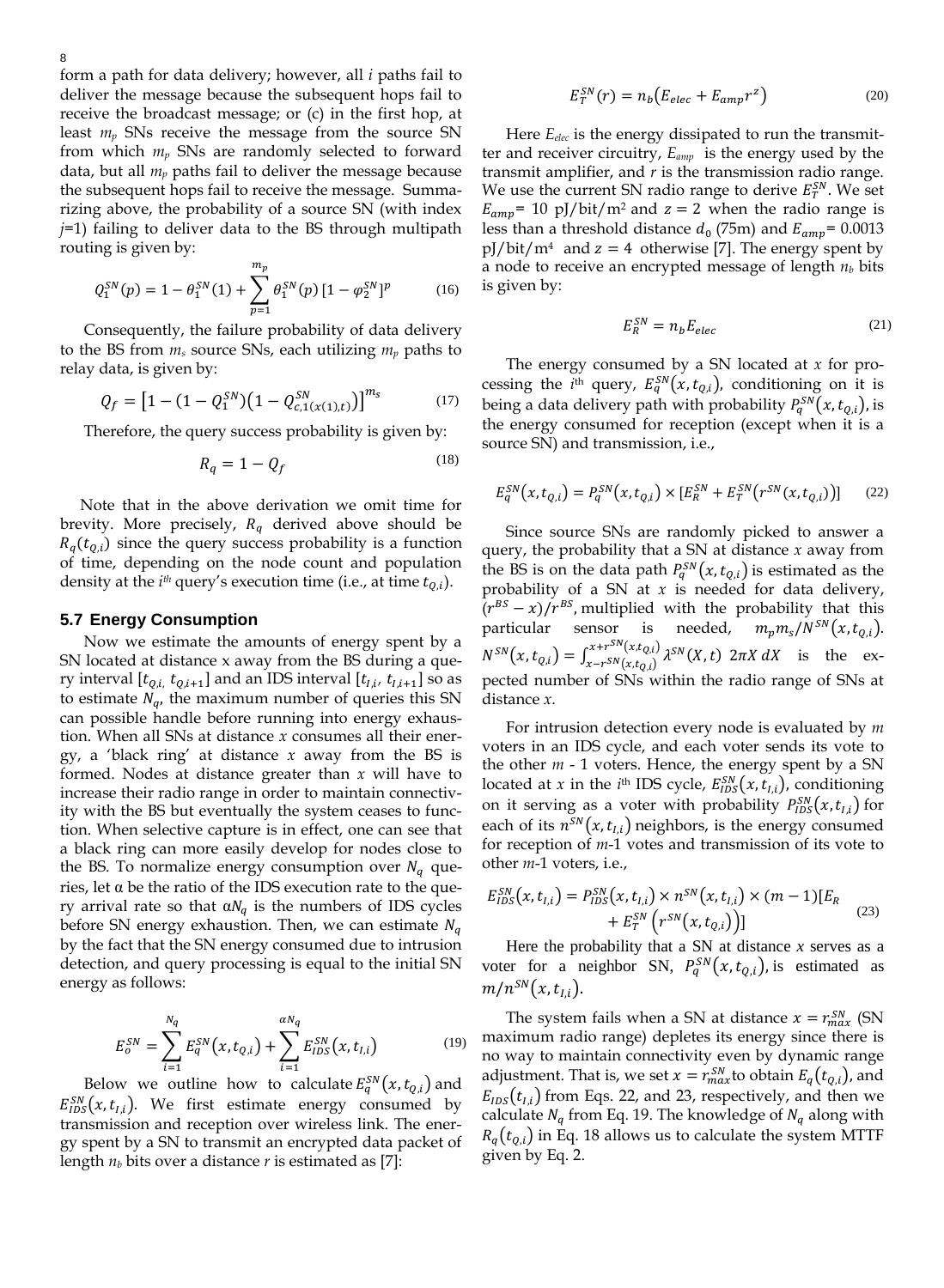#### **6 PERFORMANCE EVALUATION**

In this section, we present numerical results. Our reference WSN consists of  $N_o^{SN}$  = 1500 SN nodes initially deployed with density  $\lambda_o^{SN}$  with the BS sitting at the center of a circular area with radius  $r^{SN}$ =300m. The selective SN capture time is assumed to be exponentially distributed following the linear model described by Eq. 1, with  $\lambda_c^{min}$  being once per 4 weeks and  $\lambda_c^{max}$  varying in the range of once per half day to once per 2 weeks. The radio range  $r_{SN}$  is dynamically adjusted to maintain network connectivity of  $n_0$ = 7 to support basic multipath routing and voting-based IDS functions. The initial energy level of a SN is  $E_0^{SN} = 2$  Joule. The energy parameters used by the radio module are adopted from [7, 14]. The energy dissipation *Eelec* to run the transmitter and receiver circuitry is 50nJ/bit. The energy used by the transmit amplifier to achieve an acceptable signal to noise ratio  $(E_{amp})$  is 10 pJ/bit/m<sup>2</sup> for transmitted distances less than the threshold distance  $d_0$  (75m) and 0.0013 pJ/bit/m<sup>4</sup> otherwise. The query arrival rate  $\lambda_q$  is a variable ranging from 10-2 to 1 query/sec to reveal points of interest. The imperfection of host IDS monitoring due to ambient noise and channel error is modeled by a monitoring error probability  $p_{err} = 1\%$ .

# **6.1 Analyzing the Effect of Selective Capture on MTTF**

We first analyze the effects of selective capture on MTTF. To isolate out the effect of smart attack (which we will consider later), we only consider persistent attackers that always attack with probability 1 ( $p_a = 1.0$ ). Our objective is to identify the best protocol setting of our defenses against selective capture which converts good nodes into bad nodes. This includes the radio range to be adjusted dynamically by individual SNs, the best redundancy level used for multipath routing, as well as the best redundancy level in terms of the number of voters and the best intrusion invocation interval used for intrusion detection to maximize the WSN lifetime. We use random capture as a baseline case for performance comparison.

#### *6.1.1 Identifying Protocol Optimal Settings*

We first examine the effect of the compromise rate and intrusion detection interval  $T_{\text{IDS}}$  on the optimal ( $m_p$ ,  $m_s$ ) to maximize the WSN lifetime. Tables 1 and 2 summarize the optimal (*mp, ms*) values to maximize the WSN lifetime under selective capture and random capture attacks, respectively, with *m* fixed at 3 (i.e., the number of voters is 3). The maximum compromise rate  $\lambda_c^{max}$  on the 1<sup>st</sup> column specifies the magnitude of the compromise rate (with  $\lambda_c^{min}$  being fixed at once per 4 weeks). The intrusion detection interval  $T_{IDS}$  on the 1<sup>st</sup> row specifies the IDS interval. For example, when  $\lambda_c^{max} = 1/(0.5 \text{ day})$  and  $T_{IDS}$ =4hrs, the optimal ( $m_p$ ,  $m_s$ ) is (2, 5) under selective capture in Table 1 and is (1, 5) under random capture in Table 2.

We first observe that there exists an optimal (*mp, ms*) setting under which the MTTF is maximized for either case. Furthermore, a higher (*mp, ms*) is needed when the capture strength  $\lambda_c^{max}$  increases. Also under selective capture attacks, the system must use a higher redundancy level to maximize the MTTF. For example when  $T_{\text{IDS}}$  = 4 hrs and  $\lambda_c^{max}$  = 1/(0.5 day), the optimal ( $m_p$ ,  $m_s$ ) setting is (2, 5) under selective capture (in Table 1) but is only (1, 5) under random capture attacks (in Table 2). This is because selective capture requires the system to apply more redundancy to cope with more critical nodes being compromised. The system is better off in this case to use higher redundancy to ensure secure routing at the expense of more energy consumption to maximize the system MTTF. We also observe from Tables 1 and 2 that the optimal MTTF is more likely to be achieved using a redundancy setting with a high *ms* as opposed to a high *mp*. While the same number of total paths can be achieved using various (*mp, ms*) combinations, e.g., 6 paths can be achieved by (1, 6), (2, 3), (3, 2) or (6, 1), increasing *ms* rather than increasing *mp* can more effectively increase the query success probability because the failure of a single source SN results in a system failure, even if the source SN is connected to the BS via *mp* paths. On the other hand, the failure of a single path is less damaging to query success. Furthermore, we expect little difference in terms of energy consumption when the number of paths is the same. As a result, the optimal (*mp, ms*) setting favors a high  $m_s$  over a high  $m_p$  whenever possible.

We next analyze the effect of the intrusion detection interval  $T_{IDS}$  (representing the intrusion detection strength) on the system MTTF. Whether to use a small or large  $T_{IDS}$  depends on the capture strength  $\lambda_c^{max}$ . When the capture strength is high (i.e., when  $\lambda_c^{max}$  is high), as evidenced by the frequency at which bad nodes are detected by the IDS and evicted, we must counter it with high detection strength (a small  $T_{IDS}$ ). Conversely, when the capture strength is low, a large  $T_{\text{IDS}}$ could be used to save energy to maximize the MTTF.

TABLE 1: OPTIMAL  $(m_p, m_s)$  UNDER SELECTIVE CAPTURE WITH VARYING  $\lambda_c^{max}$  and  $T_{IDS}$  Values.

| $\lambda_c^{max}$       | $T_{IDS}$ =1hr | 2hrs  | 4hrs  | 6hrs  | 8hrs  |
|-------------------------|----------------|-------|-------|-------|-------|
| $1/(8 \text{ hrs})$     | (1,3)          | (1,4) | (5.5) | (5,5) | (5,5) |
| $1/(0.5 \text{ day})$   | (1,2)          | (1,4) | (2,5) | (2,5) | (2,5) |
| $1/(0.75 \text{ days})$ | (1,2)          | (1,2) | (1,4) | (2.5) | (2,5) |
| 1/day                   | (1,2)          | (1,2) | (1,2) | (1,4) | (2,5) |
| $1/(2 \text{ days})$    | (1,2)          | (1,2) | (1,2) | (1,2) | 1,2)  |

TABLE 2: OPTIMAL  $(m_p, m_s)$  under Random Capture with VARYING  $\lambda_c^{max}$  and  $T_{IDS}$  Values.

| $\lambda_c^{max}$       | $T_{IDS}$ =1hr | 2hrs  | 4hrs  | 6hrs  | 8hrs  |
|-------------------------|----------------|-------|-------|-------|-------|
| $1/(8 \text{ hrs})$     | (1,3)          | (1,4) | (1,5) | (5,5) | (5,5) |
| $1/(0.5 \text{ day})$   | (1,2)          | (1,2) | (1,5) | (1,5) | (2,5) |
| $1/(0.75 \text{ days})$ | (1,2)          | (1,2) | (1,2) | (1,5) | (1,5) |
| 1/day                   | (1,2)          | (1,2) | (1,2) | (1,2) | (1,5) |
| $1/(2 \text{ days})$    | (1,2)          | (1,2) | (1,2) | (1,2) | (1,2) |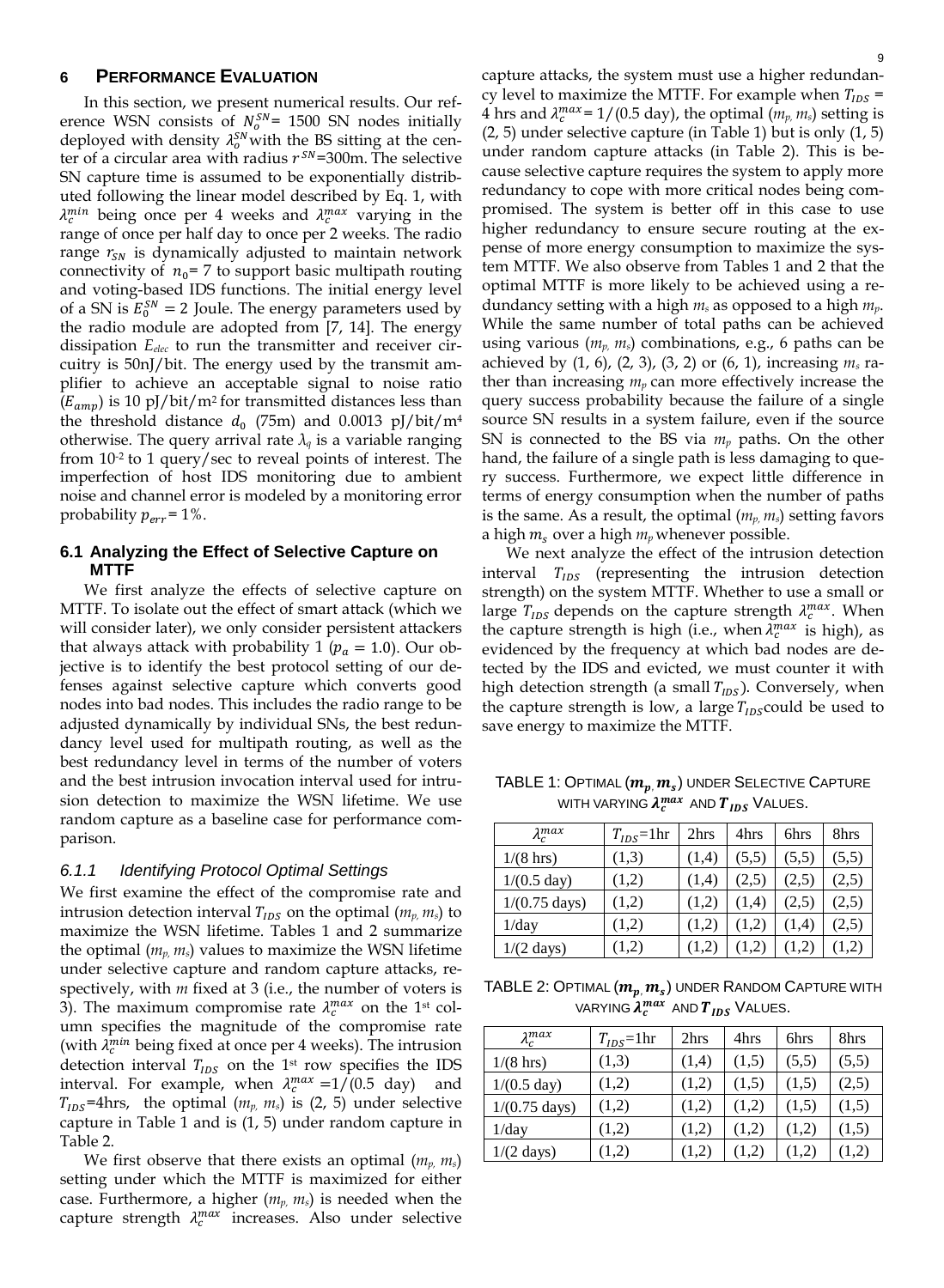

(a) High detection strength  $(T_{\text{IDS}}= 2hr)$ .



(b) Medium detection strength  $(T_{\text{IDS}}=3\text{hrs}).$ 



(c) Low detection strength  $(T_{\text{IDS}}=4\text{hrs}).$ 



Figures 2(a), 2(b), and 2(c) show MTTF vs.  $(m_p, m_s)$ under small ( $T_{IDS}$ =2 hrs), medium ( $T_{IDS}$ =3 hrs), and large  $(T_{\text{IDS}}=4$  hrs) detection intervals, respectively, for the case when the capture strength is high, i.e.,  $\lambda_c^{max} = 1/(8 \text{ hrs})$ . We again set *m*=3 to isolate its effect. We observe that at the optimal  $(m_p, m_s)$  setting, the MTTF under  $T_{\text{IDS}}$ =2 hrs (Figure 2(a)) is much higher than the MTTF under  $T_{IDS}$ =4 hrs (Figure 2(c)). This is because when the system is subject to a high capture rate, the system is better off to apply high detection strength (a small  $T_{IDS}$  at 2 hrs) at the expense of more energy consumption to quickly detect and evict compromised nodes, instead of applying low detection strength (a large  $T_{IDS}$  at 4 hrs), so as to increase the MTTF. This trend applies to both selective and random capture attacks. We also see that the MTTF under selective capture is much lower than that under random capture because with selective capture critical nodes are more easily compromised and black holes can more easily form near the BS to cause a system failure. Lastly we note that optimal (*mp, ms*) setting is highly situation dependent. The optimal (*mp, ms*) settings under selective capture in Figures 2(a), 2(b) and 2(c) are  $(1, 4)$ ,  $(2, 5)$ , and (5, 5) respectively.



(a) Node energy consumption rate vs.  $(m_p, m_s)$ .



(b) Query success probability vs.  $(m_n, m_s)$ .



(c) MTTF vs.  $(m_p, m_s)$ .

Fig. 3: An Example showing (a) Node Energy Consumption per second, (b) Query Success Probability, and (c) MTTF vs.  $(m_n, m_s)$ .

# *6.1.2 Tradeoff Analysis between Energy and Reliability*

The optimal (*mp, ms*) setting identified to maximize MTTF is a result of the tradeoff between query success probability (Eq. 18) vs. energy consumption rate (Eq. 19). This is illustrated in Figure 3 for a selective capture case where Figure 3(a) shows the average node energy consumption rate vs. (*mp, ms*) (for both query processing and IDS execution), Figure 3(b) correspondingly shows the query success probability  $(R_q)$  vs.  $(m_p, m_s)$ , and Figure 3(c) shows the MTTF vs. (*mp, ms*) as a result of this tradeoff. Here we take data collected over the lifetime for Figures 3(a) and 3(b), since the first two quantities are time de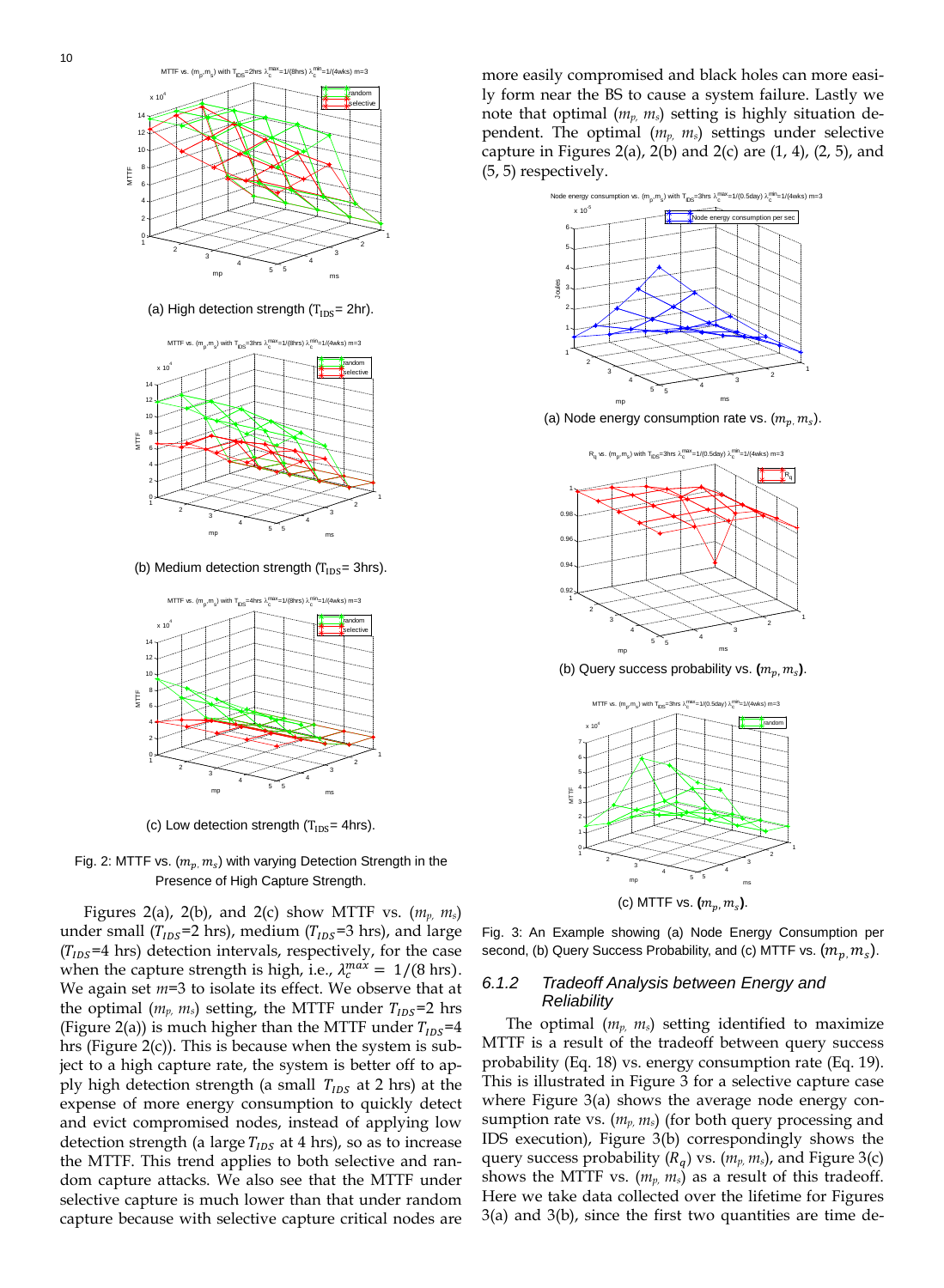pendent. While the query success probability is maximized with  $(m_p, m_s)$ =(5, 5), this setting consumes the most energy which adversely shortens the system lifetime. As a result, the optimal (*mp, ms*) setting that maximizes MTTF in this example is (3, 5).

#### **6.2 Analyzing the Effect of Smart Attack on MTTF**

In this section, we analyze the effect of smart attack on MTTF. We consider 3 smart attack behavior models: (1) random, (2) random + opportunistic, and (3) random + opportunistic + insidious. We use persistent attacks as the baseline case for performance comparison. Also for each case, we differentiate selective capture from random capture as smart attackers will exploit environment vulnerability due to selective capture which creates more malicious nodes in areas nearer to the BS.

#### *6.2.1 Smart Attack under Random Capture*

Figures 4(a)-(c) show MTTF vs. (*mp, ms*) for a WSN under smart attack and random capture when the detection strength goes from high to low  $(T_{\text{IDS}} = 1$ hr, 3hrs to 7hrs). For random attacks,  $p_a = 0.25$ . For insidious attacks,  $p_{all-in} = 0.25$ .

There are several general observations. First of all, we observe that there exists an optimal (*mp, ms*) setting under which the MTTF is maximized for each attack behavior model. Further, more damaging attacks in general require higher redundancy to achieve the optimal (*mp, ms*) setting. For example, in Figure 4(a), the optimal (*mp, ms*) settings for the persistent attack model ( $P_a = 1.0$ ) and the random + opportunistic + insidious attack model are  $(1,2)$  and  $(1,3)$ , respectively.

Second, from the smart attacker's perspective, the best attack strategy depends on the defender's detection strength. We observe that when the detection strength is high (Figure 4(a)) the best adversary strategy is to attack randomly with a low random attack probability so as to evade detection and wait opportunistically for the best chance to come by to attack. This is observed in Figure 4(a) where we see that in this case attacking persistently with  $p_a = 1$  (the top curve) results in the attackers being detected and removed from the system, and consequently yields the highest MTTF among all cases. Conversely, when the detection strength is low (Figure  $4(c)$ ) the best adversary strategy is to attack with a high random attack probability to maximize the damage. This is observe in Figure 4(c) where we see that attacking with a low random attack probability  $p_a = 0.25$  (the top curve) actually results in the highest MTTF among all, since in this case intrusion detection is ineffective; thus, attacking persistently (with  $p_a = 1$ ) is more effective than random attacks with a low random attack probability  $p_a = 0.25$ .

Lastly, we observe that the effect of insidious attacks is pronounced when the detection strength is low. In Figure 4(a) where the detection strength is high, its effect is insignificant. This is evidenced in Figure 4(a) that MTTF under the random + opportunistic + insidious attack model is almost the same as that under the random + opportunistic attack model (the bottom curve). However, when the detection strength decreases, the effect becomes manifested because of a much higher chance of many malicious nodes accumulated in the system due to weak detection. This is evidenced in Figure 4(c) where MTTF under the random + opportunistic + insidious attack model (bottom curve) is much lower than that under the random + opportunistic attack model (3rd bottom curve).



(a) High detection strength  $(T_{\text{IDS}}= 1$ hr).



(b) Medium detection strength ( $T_{\text{IDS}}$ = 3hrs).



(c) Low detection strength  $(T_{\text{IDS}} = 7$ hrs).

Fig. 4: MTTF vs.  $(m_n, m_s)$  under Smart Attack and Random Capture.

#### *6.2.2 Smart Attack under Selective Capture*

We repeat the same analysis as in the last section above except that we analyze the effect of smart attack on MTTF of a WSN with selective capture. We summarize the results by Figures 5(a)-(c) showing MTTF vs. (*mp, ms*) under smart attack and selective capture, with the detection strength going from high to low  $(T_{IDS} = 1$ hr, 3hrs to 7hrs), respectively.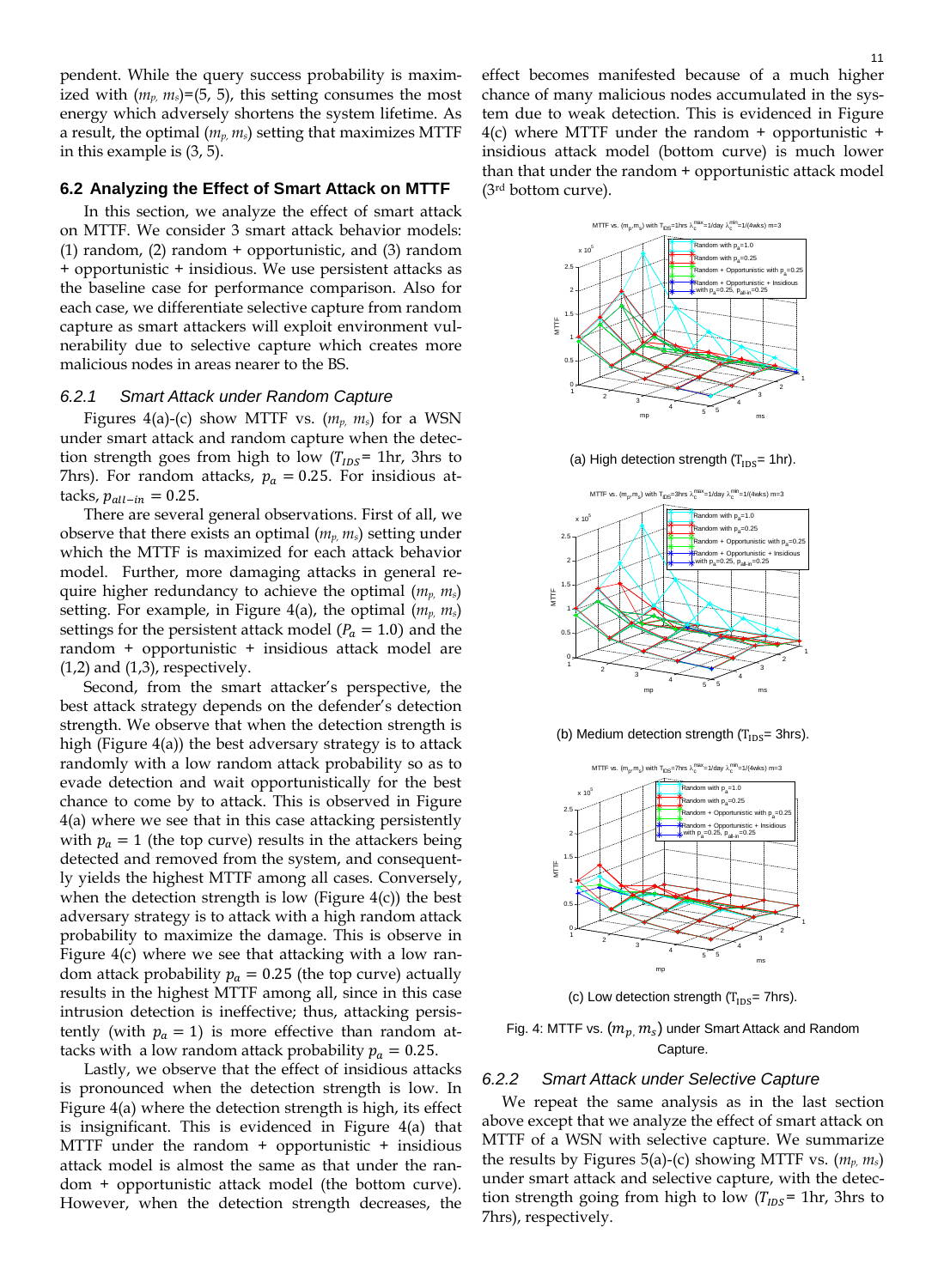

(a) High detection strength  $(T_{IDS} = 1$ hr)

MTTF vs.  $\left(m_{\text{p}}^{},m_{\text{s}}^{}\right)$  with  $\text{T}_\text{IDS}$ =3hrs  $\lambda_\text{c}^\text{max}$ =1/day  $\lambda_\text{c}^\text{min}$ =1/(4wks) m=3



(b) Medium detection strength  $(T_{\text{IDS}}=3$ hrs)

MTTF vs.  $(m_p, m_s)$  with T<sub>IDS</sub>=7hrs  $\lambda_c^{\text{max}}$ =1/day  $\lambda_c^{\text{min}}$ =1/(4wks) m=3



(c) Low detection strength  $(T_{\text{IDS}}=7$ hrs)

Fig. 5: MTTF vs.  $(m_n, m_s)$  under Smart Attack and Selective Capture.

Comparing Figures 4 and 5, we see that the same general observations drawn from Figure 4 apply. However, there are two striking differences. First, the MTTF value obtained, given the same detection strength and attack behavior model, is considerably lower than that under random capture. This illustrates the damaging effect of selective capture which creates black holes near the BS to maximize its attack strength. Second, as the intrusion detection strength decreases, the difference in MTTF between random capture and selective capture widens (e.g., Figure  $4(c)$  vs. Figure  $5(c)$ ) because of the damaging effect of selective capture which causes more malicious nodes accumulated near the BS.

# **6.3 Countering Selective Capture and Smart Attack**

In this section, we analyze the effectiveness of our defenses against selective capture and random + opportunistic + insidious attacks which we model by  $\lambda_c^{max}$ ,  $\lambda_c^{min}$ ,  $p_a$ , and  $p_{all-in}$ . Figure 6 shows the optimal  $T_{IDS}$  interval (representing detection strength) to counter such attackers with varying capture strengths  $(\lambda_c^{max})$  and random attack probability  $(p_a)$ . In Figure 6, we fix  $\lambda_c^{min}$  to once per 4 weeks and vary  $\lambda_c^{max}$  in the range of once per half day to once per 2 weeks. We also fix  $p_{all-in} = 0.25$  to isolate its effect. We observe from Figure 6 that a low  $p_a$ demands a high detection rate (i.e., a small  $T_{\text{IDS}}$  interval). The reason is that a low  $p_a$  will result in a high perhost false negative probability  $H_{\nu f n}$ . Consequently, to cope with many hidden bad nodes missed by intrusion detection, the system will have to use a small  $T_{\text{IDS}}$  interval for high detection strength. Another observation is that as  $\lambda_c^{max}$  increases,  $T_{IDS}$  decreases (or the detection strength increases) to counter the increasing capture rate.



Fig. 6: Countering Selective Capture and Random + Opportunistic + Insidious Attacks with varying  $\lambda_c^{max}$  and  $p_a$  by Adjusting Detection Strength Parameter  $\overline{T}_{\text{1DS}}$ .

| TABLE 3: OPTIMAL $(m_n, m_s)$ UNDER LOW $P_a(0.25)$ , WITH |  |  |  |  |  |  |
|------------------------------------------------------------|--|--|--|--|--|--|
| VARYING $\lambda_c^{max}$ AND $T_{INS}$ .                  |  |  |  |  |  |  |
|                                                            |  |  |  |  |  |  |

|                                        |                    |                    | 1 D J |       |       |
|----------------------------------------|--------------------|--------------------|-------|-------|-------|
|                                        | $T_{IDS}$ =        | 0.5 <sub>hrs</sub> | 1hr   | 2hrs  | 4hrs  |
|                                        | 0.25 <sub>hr</sub> |                    |       |       |       |
| $\lambda_c^{max}$ = 1/(0.5 day)        | (1,3)              | (1,4)              | (2,4) | (2,5) | (3,5) |
| $\lambda_c^{max} = 1/(1 \text{ day})$  | (1,3)              | (1,3)              | (1,3) | (1,5) | (2,4) |
| $\lambda_c^{max} = 1/(7 \text{ days})$ | (1,2)              | (1,2)              | (1,2) | (1,3) | (1,3) |
| $\lambda_c^{max}$ = 1/(14 days)        | (1,2)              | (1,2)              | (1,2) | (1,2) | (1,3) |

TABLE 4: OPTIMAL  $(m_p, m_s)$  UNDER HIGH  $P_a(0.75)$ , WITH VARYING  $\lambda_c^{max}$ AND  $T_{IDS}$ .

|                                         | $T_{IDS}$ =<br>0.25 <sub>hr</sub> | 0.5 <sub>hr</sub> | 1hr   | 2hrs  | 4hrs  |
|-----------------------------------------|-----------------------------------|-------------------|-------|-------|-------|
| $\lambda_c^{max}$ = 1/(0.5 day)         | (1,3)                             | (1,3)             | (1,3) | (1,5) | (2,5) |
| $\lambda_c^{max} = 1/(1 \text{ day})$   | (1,2)                             | (1,2)             | (1,3) | (1,3) | (1,5) |
| $\lambda_c^{max} = 1/(7 \text{ days})$  | (1,2)                             | (1,2)             | (1,2) | (1,2) | (1,2) |
| $\lambda_c^{max} = 1/(14 \text{ days})$ | (1,2)                             | (1,2)             | (1,2) | (1,2) | (1,2) |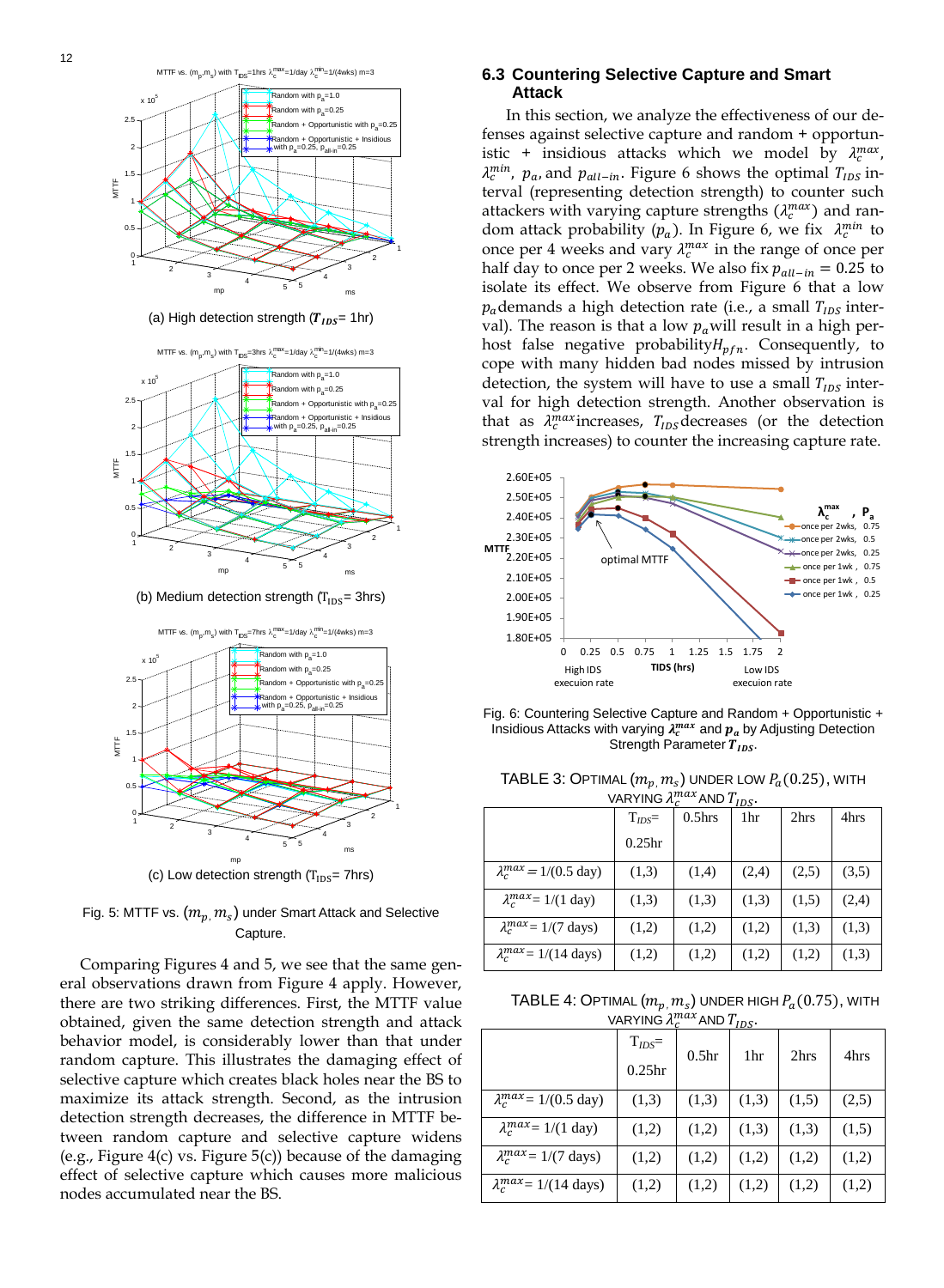Tables 3 and 4 summarize the optimal  $(m_p, m_s)$  under low and high  $p_a$  values, respectively, when there are selective capture and random + opportunistic + insidious attacks. We observe that the more hidden the inside attackers are, that is, as  $p_a$  decreases, the more  $(m_p, m_s)$  redundancy is required to cope with the bad node population accumulated due to misses in intrusion detection. This is evidenced by comparing optimal  $(m_n, m_s)$  settings listed in Tables 3 and 4 for the same  $\lambda_c^{max}$  and  $T_{\text{IDS}}$ .

Next we analyze the effect of  $p_{all-in}$  (the all-in attack percentage population threshold) on MTTF of a WSN subject to selective capture with random + opportunistic + insidious attacks. We first note that a small  $p_{all-in}$  means that malicious nodes will perform all-in attacks early on (i.e., setting  $p_a=1$ ) as soon as it senses the small percentage population threshold is reached. On the other hand, a large  $p_{all-in}$  means that malicious nodes will stay hidden until the large percentage population threshold is reached.

Table 5 summarizes this trend with  $p_a = 0.1$  over a wide range of  $\lambda_c^{max}$  values. This seemingly odd trend has a logical explanation. That is, when  $p_{all-in}$  is very small (say 0-10%), this critical mass of malicious nodes can be reached early on after which  $p_a$  becomes 1 (jumping from 0.1) for all-in attacks. So malicious nodes can be easily detected and the system should just use moderate detection strength to balance energy consumption with detection rate. As  $p_{all-in}$  increases further (say 10-20%), malicious nodes stay hidden until the all-in attack percentage population threshold is reached, so the system should use high detection strength to remove malicious nodes to prevent this critical mass from reached. Finally as  $p_{all-in}$  continues to increase past a high threshold (say >25%), insidious attacks will be ineffective since it is unlikely such a high critical mass can be reached, given that  $p_a = 0.1$  so a bad node performing random attacks can still be detected by the IDS. The system in this case is better off using just moderate detection strength to balance the energy consumption rate with the IDS detection rate.

 $\textsf{TABLE 5: OPTIMAL } T_{IDS}$  under varying  $\lambda_c^{max}$ and  $p_{all-}$ 

| (WITH $p_a = 0.1$ ).                   |                        |      |      |       |      |  |  |
|----------------------------------------|------------------------|------|------|-------|------|--|--|
|                                        | $p_{all-in}$<br>$=0.0$ | 0.1  | 0.15 | 0.2   | 0.25 |  |  |
| $\lambda_c^{max}$ = 1/(0.5 day)        | 0.75                   | 0.75 | 0.25 | 0.125 | 0.5  |  |  |
| $\lambda_c^{max} = 1/(1 \text{ day})$  |                        |      | 0.5  | 0.25  | 0.5  |  |  |
| $\lambda_c^{max}$ = 1/(2 days)         | 2                      | 2    | 0.75 | 0.25  |      |  |  |
| $\lambda_c^{max} = 1/(3 \text{ days})$ | 3                      | 3    | 0.5  | 0.25  | 3    |  |  |

 $\textsf{TABLE 6: OPTIMAL}\left( m_{p,\textit{m}_s} \right)$  under varying  $\lambda_{c}^{max}$ and  $p_{all-}$ (WITH  $T_{IDS} = 0.5$  AND  $p_a = 0.1$ ).

|                                 | ,,,,,              | i u   |       |       |
|---------------------------------|--------------------|-------|-------|-------|
|                                 | $p_{all-in} = 0.0$ | 0.1   | 0.2   | 0.3   |
| $\lambda_c^{max}$ = 1/(0.5 day) | (1,2)              | (1,3) | (1,3) | (2,4) |
| $\lambda_c^{max}$ = 1/(1 day)   | (1,2)              | (1,2) | (1,3) | (1,5) |
| $\lambda_c^{max}$ = 1/(2 days)  | (1,2)              | (1,2) | (1,2) | (2,2) |
| $\lambda_c^{max}$ = 1/(3 days)  | (1,2)              | (1,2) | (1,2) | (2,2) |

Finally, Table 6 summarizes the optimal  $(m_p, m_s)$  settings (representing multipath multisource redundancy for intrusion tolerance) to maximize MTTF obtainable under varying  $p_{all-in}$  settings. We fix  $T_{IDS}$  to 0.5 hrs to isolate its effect. We can see from Table VI that as  $p_{all-in}$  increases attackers become more hidden, and, consequently, a higher level of (*mp, ms*) redundancy is required to cope with the bad node population accumulated due to misses in intrusion detection. This finding is consistent with that drawn from Tables 3 and 4.

# **7 SIMULATION VALIDATION**

In this section, we present simulation results to compare with analytical results for the purpose of validation. We use the ns-3 discrete-event network simulator as our simulation framework. The ns-3 implementation of a BSbased WSN closely follows our analytical model in Section 6 except that we allow backtracking, which is used in practice for geographic routing but is not modeled in our analytical model due to complexity. Specifically, in case a forwarding node nearer to the BS cannot be found, the packet may be routed to a node that is farther away from the BS, in the hope that a path will eventually be found to reach the BS. We limit backtracking to go backward for a maximum of 3 hops after which the path is considered failed.

Below we report simulation results. Each data point of MTTF is generated from 100 simulation runs. In each run, an observation of MTTF is collected when a system failure condition defined in Section 3.4 is satisfied.

Figures 7 and 8 compare simulation results with analytical results for MTTF vs.  $(m_p, m_s)$  under random and selective capture attacks, respectively. We see that there is a remarkable match between simulation and analytical results, both showing the same optimal  $(m_p, m_s)$  under which MTTF is maximized. The MTTF values generated from the analytical model are consistently higher than those generated from simulation. We attribute this discrepancy to two reasons. The first reason is that a path in simulation in general has a longer overall length than that in the analytical model which assumes a straight line distance from the source SN to the BS. Consequently, there are more intermediate nodes on a path and the path failure probability is higher. The second reason is due to the assumption of disjoint paths in the analytical model. This assumption in general is justified when there are sufficient nodes. However as nodes are evicted because of intrusion detection, it may not be justified. While the analytical model continues to use the disjoint path assumption for MTTF calculation, the simulation uses backtracking to cope with a lack of SNs for forming  $m_p$  paths, especially when the frontier of a path is close to the BS which is affected the most by selective capture. This increases the path length considerably and, consequently, reduces path reliability. Despite these two factors contributing to a shorter simulation MTTF value compared with the counterpart analytical MTTF value, we see that analytical model accurately predicts the best  $(m_n, m_s)$  under which MTTF is maximized.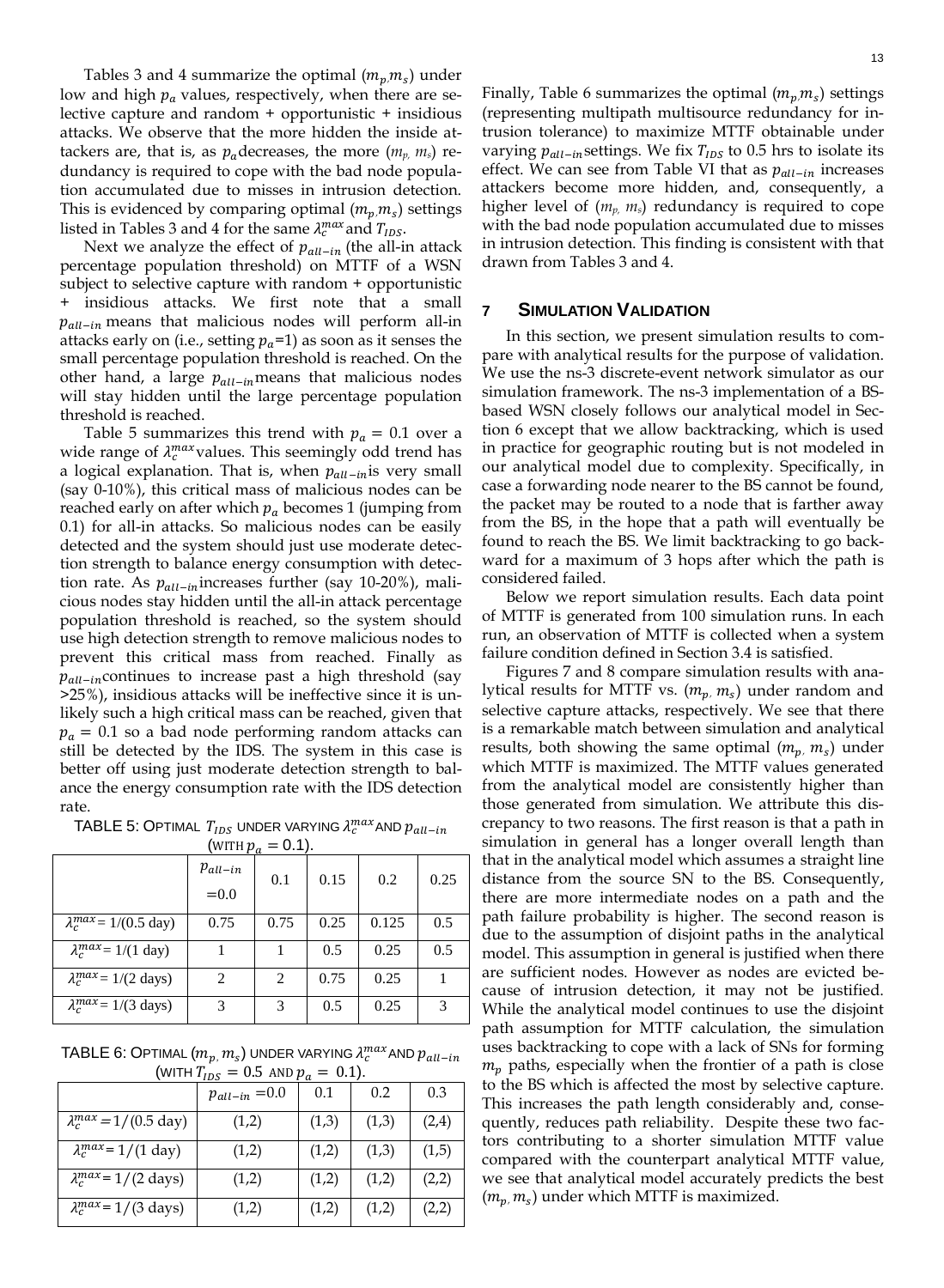14





Fig. 7: Simulation vs. Analytical Results under Random Capture.



Fig. 8: Simulation vs. Analytical Results under Selective Capture.

# **8 CONCLUSION**

In this paper we proposed and analyzed adaptive network defense management with three defenses for coping with selective capture and smart attack aiming to create holes near the base station in a wireless sensor network to block data delivery. Through numerical analysis, we demonstrated that our defenses are effective against selective capture and smart attack. There exist best protocol settings in terms of the best radio adjustment, the best redundancy level for multipath routing, the best number of voters, and the best intrusion invocation interval used for intrusion detection to maximize the system lifetime. Leveraging the analysis techniques developed in this paper, one can obtain optimal protocol settings at design time, store them in a table, and apply a simple table lookup operation at runtime with interpolation [23], [24], [25] to determine optimal settings for adaptive network defense management to maximize the system lifetime without runtime complexity.

This paper considers three defenses against selective capture attacks. For future work, we plan to consider selective deployment, i.e., populating more critical nodes than edge nodes to effectively counter selective capture. We also plan to further refine the inside attacker behavior model [2], [48] and extend the analysis to homogeneous or heterogeneous clustered WSNs [21], [26] without a BS. Finally, we also plan to investigate the use of trust/reputation management [13], [27], [47] to strengthen intrusion detection through "weighted voting," leveraging the knowledge of trust/reputation of neighbor nodes, as well as to tackle the "what paths to use" problem in multipath routing for intrusion tolerance in WSNs.

# **ACKNOWLEDGMENT**

This work is supported in part by the U. S. Army Research Office under contract number W911NF-12-1-0445.

# **References**<br>[1] R. Mitchell,

- R. Mitchell, and I.R. Chen, "A Survey of Intrusion Detection in Wireless Networks," Computer Communications, vol. 42, April 2014, pp. 1-23.
- [2] R. Mitchell and I. R. Chen, "Effect of Intrusion Detection and Response on Reliability of Cyber Physical Systems," IEEE Transactions on Reliability, vol. 62, no. 1, pp. 199-210, 2013.
- [3] C. Karlof and D. Wagner, "Secure routing in wireless sensor networks: attacks and defenses," 1st IEEE Int. Workshop on Sensor Network Protocols and Applications, 2003, pp. 113-127.
- [4] I. M. Atakli, H. Hu, Y. Chen, W. S. Ku, and Z. Su, "Malicious node detection in wireless sensor networks using weighted trust evaluation," Spring simulation multiconference, 2008, pp. 836-843.
- [5] G. Bravos and A. G. Kanatas, "Energy consumption and tradeoffs on wireless sensor networks," 16th IEEE Int. Symp. on Personal, Indoor and Mobile Radio Communications, 2005, pp. 1279-1283.
- [6] S. Qun, "Power Management in Networked Sensor Radios A Network Energy Model," IEEE Sensors Applications Symp., 2007, pp. 1-5.
- [7] O. Younis and S. Fahmy, "HEED: a hybrid, energy-efficient, distributed clustering approach for ad hoc sensor networks," IEEE Trans. Mobile Comput., vol. 3, no. 4, pp. 366-379, 2004.
- [8] Y. Lan, L. Lei, and G. Fuxiang, "A multipath secure routing protocol based on malicious node detection," Chinese Control and Decision Conference, 2009, pp. 4323-4328.
- [9] D. Somasundaram and R. Marimuthu, "A Multipath Reliable Routing for detection and isolation of malicious nodes in MA-NET," International Conf. on Computing, Communication and Networking, 2008, pp. 1-8.
- [10] V. Bhuse and A. Gupta, "Anomaly intrusion detection in wireless sensor networks," High Speed Networks, vol. 15, no. 1, pp. 33-51, 2006.
- [11] S. Rajasegarar, C. Leckie, and M. Palaniswami, "Anomaly detection in wireless sensor networks," IEEE Wireless Communications, vol. 15, no. 4, pp. 34-40, 2008.
- [12] A.P.R. daSilva, et al., "Decentralized intrusion detection in wireless sensor networks," 1st ACM Workshop on Quality of Service & Security in Wireless and Mobile Networks, Montreal, Quebec, Canada, 2005.
- [13] F. Bao, I. R. Chen, M. Chang, and J. H. Cho, "Hierarchical Trust Management for Wireless Sensor Networks and its Applications to Trust-Based Routing and Intrusion Detection, IEEE Trans. Network and Service Management, vol. 9, no. 2, pp. 161-183, 2012.
- [14] W. B. Heinzelman, A. P. Chandrakasan, and H. Balakrishnan, "An application-specific protocol architecture for wireless microsensor networks," IEEE Transactions on Wireless Communication, vol. 1, no. 4, pp. 660-670, 2002.
- [15] D. Huang, M. Mehta, D. Medhi, and L. Harn, "Location-aware key management scheme for wireless sensor networks," 2nd ACM workshop on Security of ad hoc and sensor networks, Washington DC, USA, 2004.
- [16] D. Huang and D. Medhi, "Secure pairwise key establishment in large-scale sensor networks: An area partitioning and multigroup key predistribution approach," ACM Transactions on Sensor Networks, vol. 3, no. 3, 2007, article no. 16.